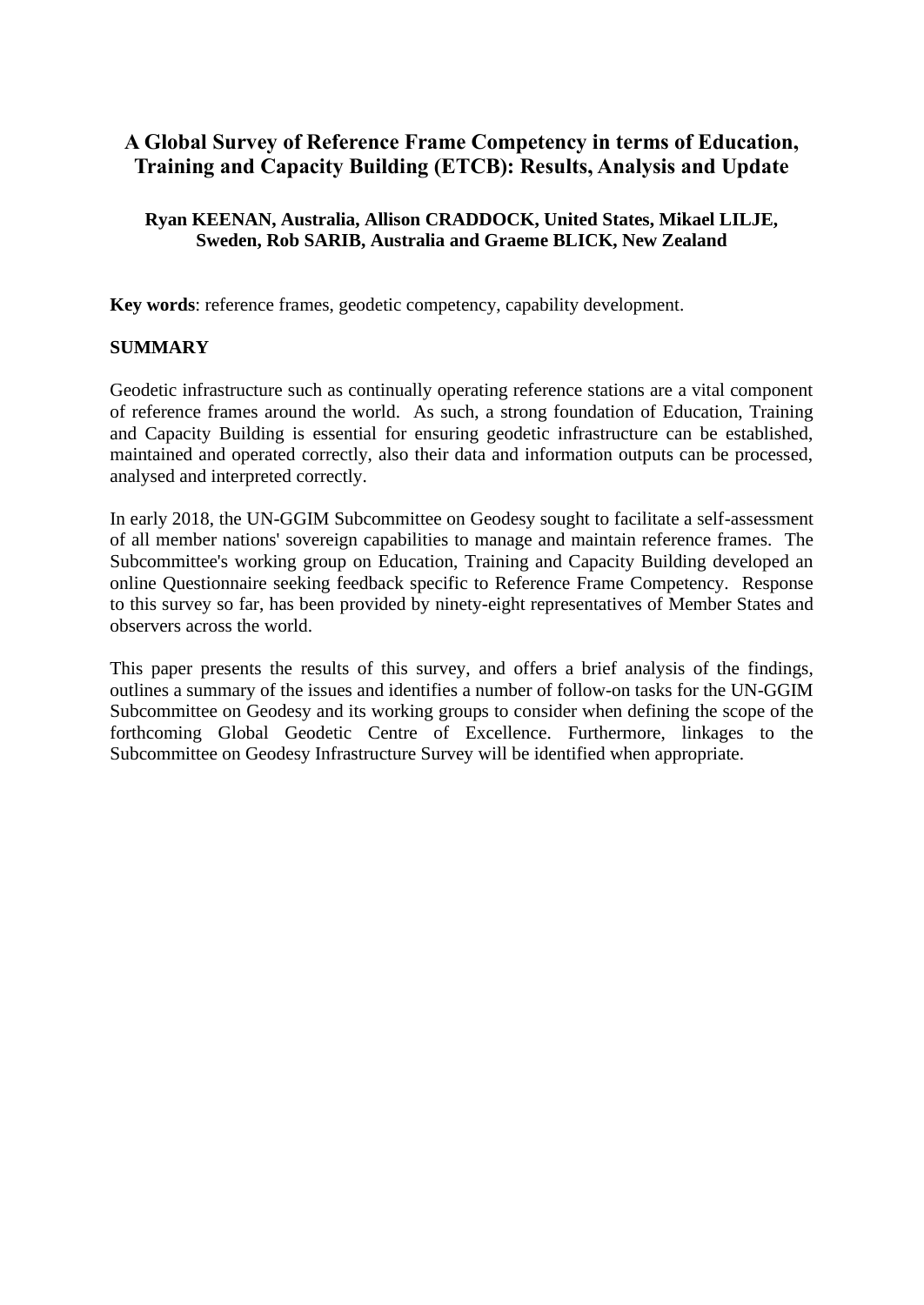# **A Global Survey of Reference Frame Competency in terms of Education, Training and Capacity Building (ETCB): Results, Analysis and Update**

#### **Ryan KEENAN, Australia, Allison CRADDOCK, United States, Mikael LILJE, Sweden, Rob SARIB, Australia and Graeme BLICK, New Zealand**

# **1. INTRODUCTION**

#### **The Need for a Global Geodetic Reference Frame**

Geodesy is an important building block for sustainable development, the administration and management of land as well as water and other natural resources interests. Looking forward, geodesy also has the potential to facilitate the critical access and alignment of the future of smart societies and their digital economies; in short, geodesy is playing an increasing role in the lives of people around the world, from finding directions using a smart phone to alleviating poverty and ensuring fresh water supplies. Because the Earth is in constant motion, an accurate point of reference is needed in every country for making measurements in the country. Geodesy provides a very accurate and stable coordinate reference frame for the whole planet: a Global Geodetic Reference Frame.

In February 2015, the United Nations (UN) General Assembly adopted the resolution "A Global Geodetic Reference Frame for Sustainable Development" – the first resolution recognizing the importance of a globally-coordinated and supported approach to geodesy, involving all UN Member States.Accordingly, the UN Global Geospatial Information Management (GGIM) Subcommittee on Geodesy (SCoG) is working towards developing an accurate and sustainable Global Geodetic Reference Frame (GGRF).

The GGRF Roadmap states that the GGRF is *"an authoritative, reliable, highly accurate, and global spatial referencing infrastructure. The GGRF includes the celestial and terrestrial reference frame products and Earth Orientation Parameters (EOPs) that connect them, the infrastructure used to create it, and the data, analysis, and product generation systems. The GGRF also includes gravimetric observations, products and height systems which underpin measurements of elevation."*

The Subcommittee on Geodesy works within the guidance of the GGRF Roadmap Implementation Plan and the position paper to define the appropriate governance arrangements for the GGRF. In alignment with the Roadmap structure, work is organised into five focus groups, with each assigned one of the key issue categories of the Roadmap: geodetic infrastructure; data sharing, policy, standards and conventions; education, training and capacity building; communications and outreach; and governance.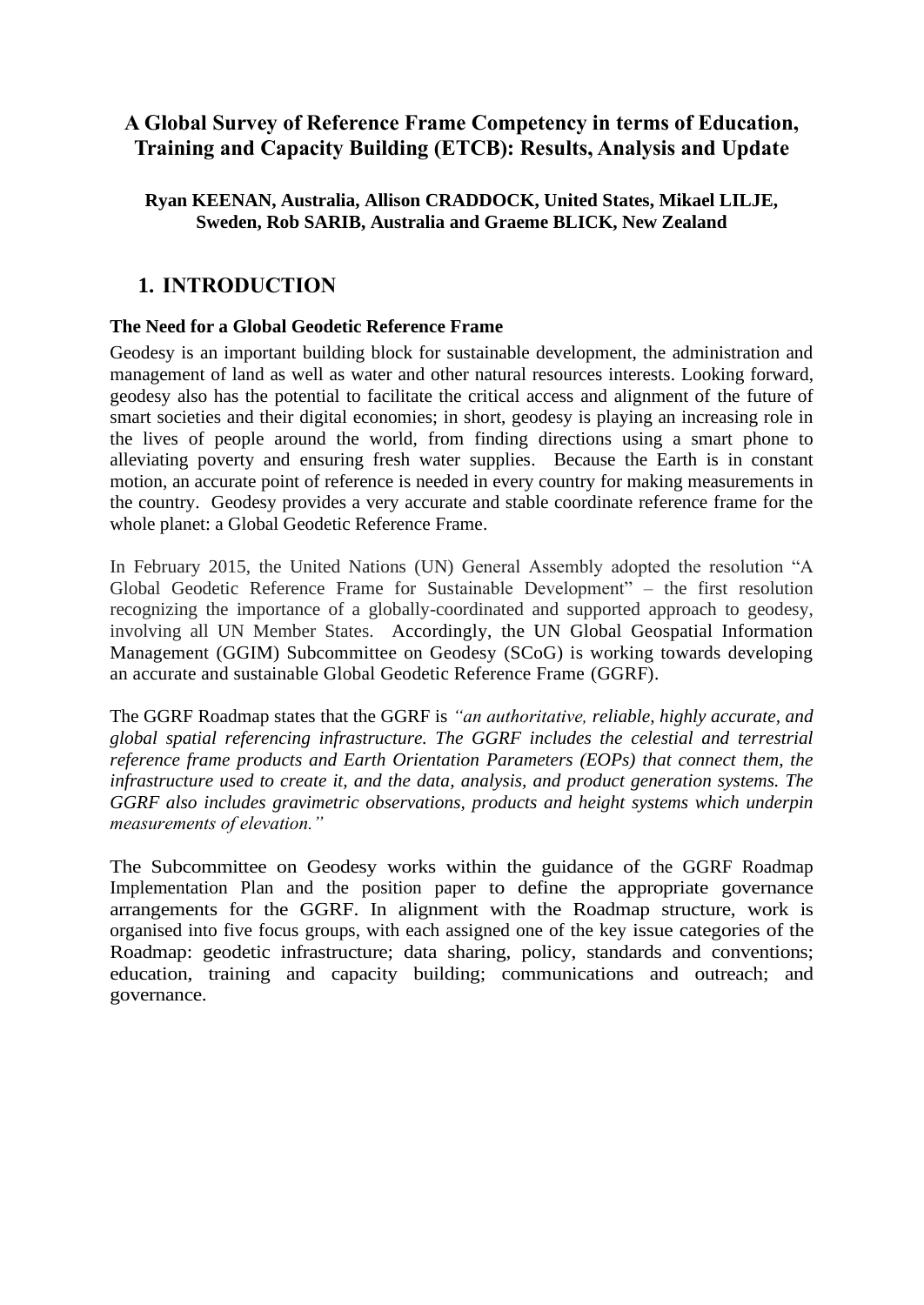#### **The Motivation of Reference Frame Competency**

In preparation for the GGRF, the UN-GGIM SCoG sought, to facilitate a self-assessment of all member nations' sovereign capabilities to manage and maintain reference frames. The Education, Training, and Capacity Building (ETCB) Working Group is one of five working groups currently supporting the SCoG by acting on the Global Geodetic Reference Frame Roadmap Implementation Plan. As a component of the UN GGIM Subcommittee on Geodesy, the ETCB Working Group seeks to assess the current availability of education, training, and capacity building resources, identify gaps in capacity or other areas of need, and propose short- and long-term solutions to realize the full scientific and social benefit of the Global Geodetic Reference Frame. Wherever possible, elements of ETCB work that are in support of the United Nations Sustainable Development Goals and/or Sendai Framework for Disaster Risk Reduction are identified.

The ETCB has developed a five-year strategy (see Appendix 1) with the vision: *Member States have the capability to develop and maintain state Global Geodetic Reference frames*

and mission

*The UNCCIM Working Group on Geodesy sub-committee on capacity building will coordinate and facilitate capacity building with a particular focus on regional needs and Member States with less capacity.* 

The ETCB is tasked with assisting UN Member States build their capacity and expertise for the intuitive utilization and sustainable worldwide development of the GGRF, and consequently this assessment activity. It was hoped that the responses would provide sufficient insights to determine and collate:

- 1) Current competencies in Reference Frames (RF),
- 2) Future competencies and special interests that are required, and

3) Training needs of Member States.

Through its role to lead the development of the questionnaire, the ECTB wanted to summarise how the audience perceived the capability of their national geodetic survey organisation (GSO) or agency in terms of defining, maintaining and operating their national geodetic reference frame. Accordingly, the questionnaire was designed to assess Member State RF competency requirements and educational needs, and comprised of four Sections:

1) Information about the Responder and their affiliation,

2) Responder's assessment of current and future RF competency requirements of their Member State,

3) Member State training needs, and

4) Other information.

In considering the questionnaire, the ETCB recognised that UN Member States would have different competency requirements and that all Member States did not need to reach the same competency level. For example, a small island state might be a user of the GGRF and thus need competency in the use of GNSS and connection to the GGRF. A State providing geodetic infrastructure to support the development of the GGRF might need capability in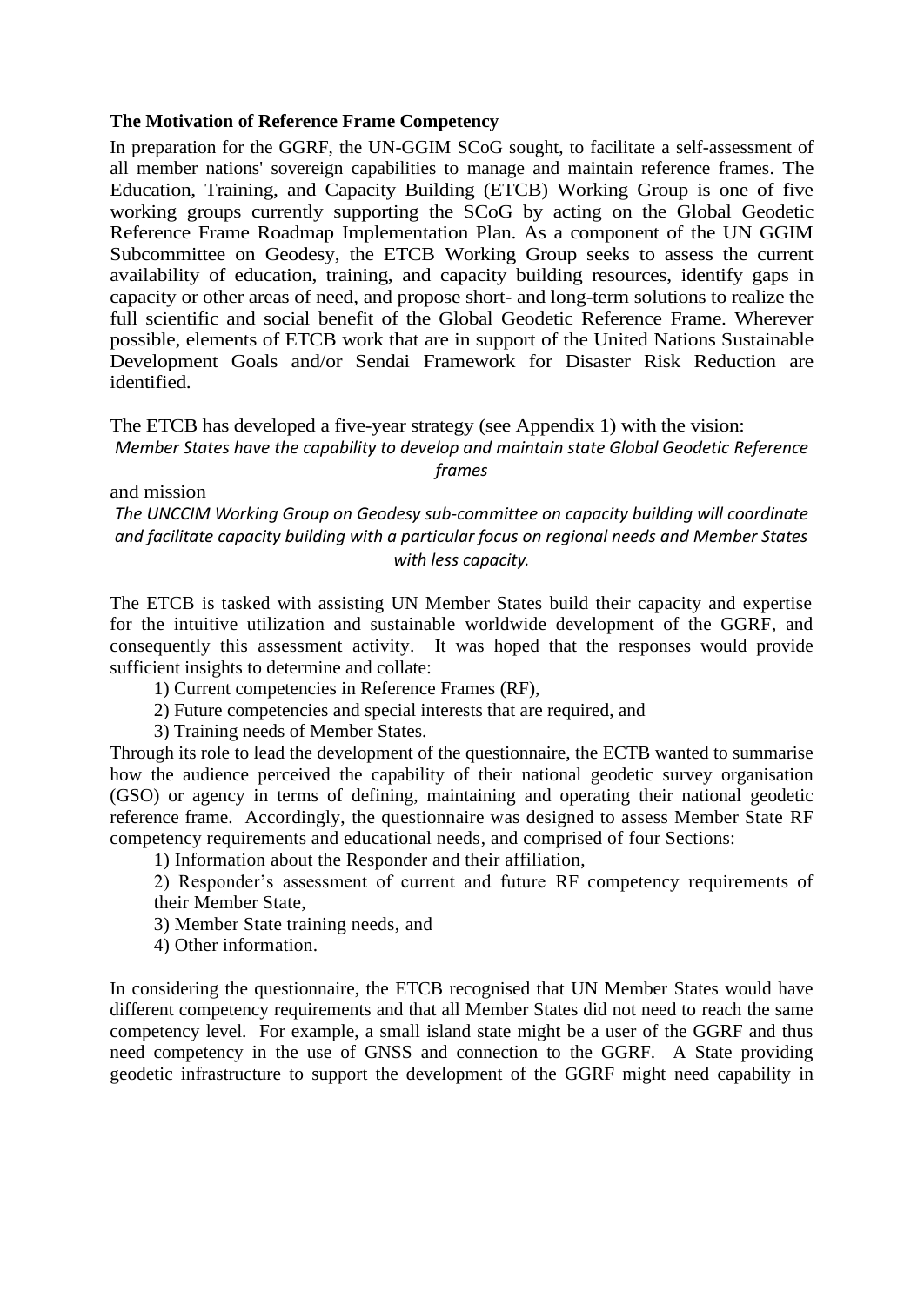VLBI and SLR etc. This led to the initial development of a matrix defining four levels of RF competency requirements (ETCB, 2018), of which an updated version can be seen in [Table 3.](#page-6-0) It was also recognised that Member States would be at different levels in their current skill rating. Another question posed was to consider if there would be any regional differences in competency requirements, for example were the requirements in a region of predominantly small island nations be different from a continental region of Member States.

Given the global nature of the target audience, it was agreed that an online questionnaire would be the most effective means of gathering feedback from a geographically diverse target audience. The Questionnaire was hosted on Google Sheets<sup>1</sup> in February 2018, and at time of writing (October 2019) was still open for feedback after twenty-two months. For the purposes of this paper, all those responses recorded at the end of October 2019 were included in this evaluation. Feedback from each section of the questionnaire has been gathered, analysed and presented in summary form with noteworthy findings and observations, along with a set of initial proposals.

It must be mentioned that in August 2019, Member States of the UN-GGIM commended the SCoG on the revised proposal to establish a global geodetic centre of excellence (GGCE) under the auspices of the United Nations to help address the critical gaps within the GGRF. The objectives of the GGCE are to bring about:

- o The development and sustainability of geodetic infrastructure and analysis in Member States through enhanced global cooperation to ensure an accurate, sustainable and accessible GGRF to which regional and national Member State reference frames can be aligned.
- o Making geodetic data Findable, Accessible, Interoperable and Reusable (FAIR) so it can be shared globally and used to improve decision making.
- o Meeting Member State long-term geodesy training and capacity development needs by assessing requirements and developing a capacity building program based on UN Development Program (DP) guidelines.
- o Improved communications and outreach to describe why geodesy is important, in particular to policy makers.

Given this development intention around the GGCE, it was clear that feedback gathered by the ETCB would be extremely valuable in terms of reflecting an objective large-scale survey of the current status quo of RF competencies amongst UN Member States.

<sup>&</sup>lt;sup>1</sup> UN-GGIM SCoG ETCB Questionnaire – Reference Frame Competency 2018/19 [https://docs.google.com/forms/d/128LHyUCYsXRn9hQSdtGGa54XniAVPRjeRws3e0Dva9o](https://docs.google.com/forms/d/128LHyUCYsXRn9hQSdtGGa54XniAVPRjeRws3e0Dva9o/viewform?ts=5d9e42bf&edit_requested=true) [/viewform?ts=5d9e42bf&edit\\_requested=true](https://docs.google.com/forms/d/128LHyUCYsXRn9hQSdtGGa54XniAVPRjeRws3e0Dva9o/viewform?ts=5d9e42bf&edit_requested=true)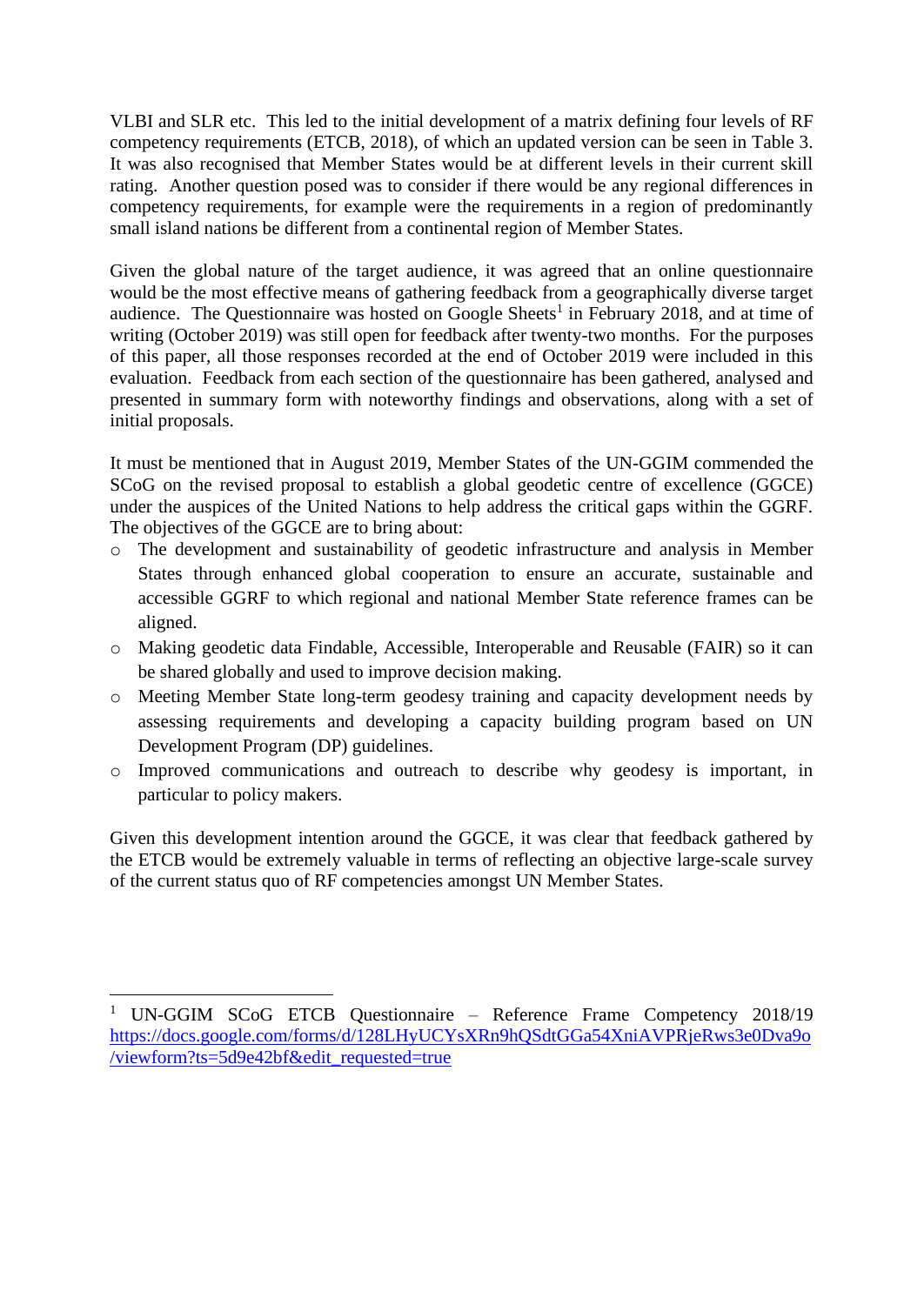# **2. RESULTS – THE RESPONDENTS**

This section provides information about the Respondents and their affiliation. It was hoped to receive feedback from each Member State's UN-GGIM Head of Delegation, national agency representatives, decision-makers, and geodetic community leaders in each State.

A total of ninety-eight responses were received from a total of sixty-five Member States in the twenty-two months since the first posting of the survey. The following figures show the country location of each respondent, and the breakdown of the respondents in terms of their organisation type, affiliation and role.



Figure 1 – Locations of the ninety-eight Respondents from sixty-five Member States to the ETCB RF Competency Survey 2018/19

| <b>AFFILIATION</b>                                               | <b>COUNT</b> |
|------------------------------------------------------------------|--------------|
| No official affiliation / Other                                  | 42           |
| Member of UN-GGIM Member State delegation                        | 30           |
| No Response                                                      | 10           |
| Head of UN-GGIM Member State delegation                          | 10           |
| Member of UN-GGIM Intergovernmental organization delegation      |              |
| Member of UN-GGIM Non-governmental organization delegation       |              |
| Member of UN-GGIM UN System and related organizations delegation |              |
| <b>Total</b>                                                     | 98           |

Table 1 – Breakdown of Respondents by Affiliation

In terms of Affiliation, at least 46% were from UN-GGIM delegations. Government agencies made up approximately 71% of identified respondents, with 225 from academic organisations and just 3% from the private sector.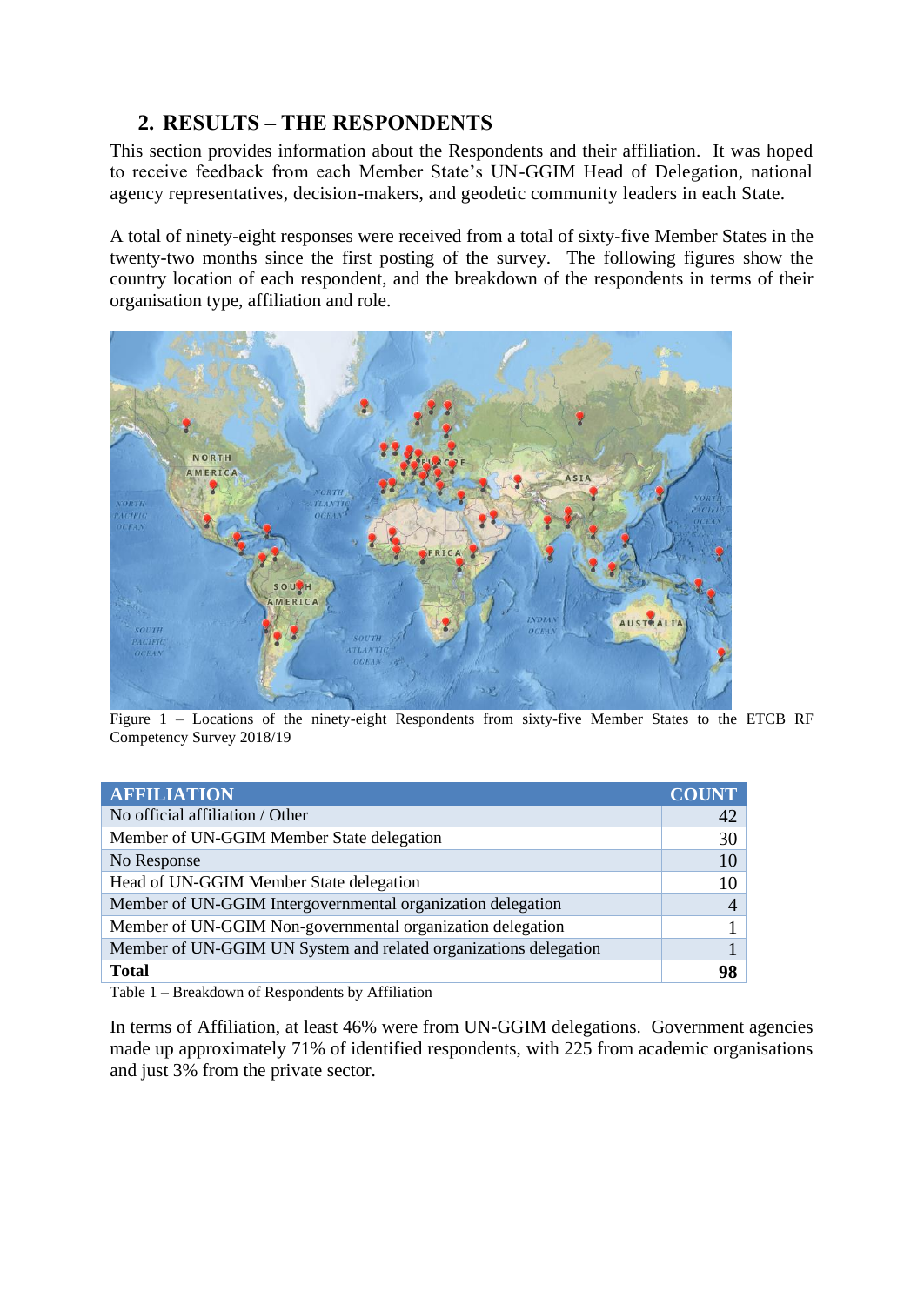| <b>ORGANISATION / AGENCY</b>                             |                             |
|----------------------------------------------------------|-----------------------------|
| Governmental (National Mapping Agency/Cadastre)          | 56                          |
| Academic (University or Research Institution)            | 21                          |
| Governmental (General)                                   | 5                           |
| Government (Other)*                                      |                             |
| Governmental (Military)                                  | 2                           |
| Governmental (Other Scientific Administration or Agency) | $\overline{2}$              |
| Non-governmental Organization                            | $\mathcal{D}_{\mathcal{L}}$ |
| Academic (Vocational Training)                           |                             |
| Governmental (Geospatial Intelligence)                   |                             |
| Private Sector (Engineering Services or Consulting)      |                             |
| Private Sector (Mapping or Geospatial Information)       |                             |
| Private Sector (Other)*                                  |                             |
| <b>Total</b>                                             | 98                          |

Table 2 – Breakdown of Respondents by Organisation / Agency Type

Respondents held a wide range of positions with a total of seventy-eight different titles being provided, covering a comprehensive range of experiences and responsibilities within their respective organisations. Several countries were able to provide additional feedback from multiple respondents, which helps to give more emphasis and spread on the relevant competencies. Those countries were: Argentina, Australia, Belgium, Brazil, Burkina Faso, France, India, Italy, Mali, Marshall Islands, Philippines, Samoa, Senegal, Uganda and Uruguay.

### **3. RESULTS – LEVELS OF REFERENCE FRAME COMPETENCY**

This section covers the results for the Responders' assessment of current and future RF competency requirements of their Member State. By assessing these, the ETCB expected to be suitably informed to focus their efforts on helping build targeted training and developing competency that will benefit each Member State, as well as filling critical needs for the GGRF.

The following table shows the common competency requirements deemed necessary for Reference Frames, categorised into four levels, with an increasing level of competence, knowledge and know-how per level. Note that this is an 'evolving' competency matrix based on questionnaire responses, and national organisation status reports from around the world.

This matrix provides GSOs with insight to descriptions of the skills, experience and knowledge required to build and operate modern geospatial reference systems and infrastructures (GRSI), along with training and education requirements, and possible sources to provide the relevant capability (Sarib, 2020).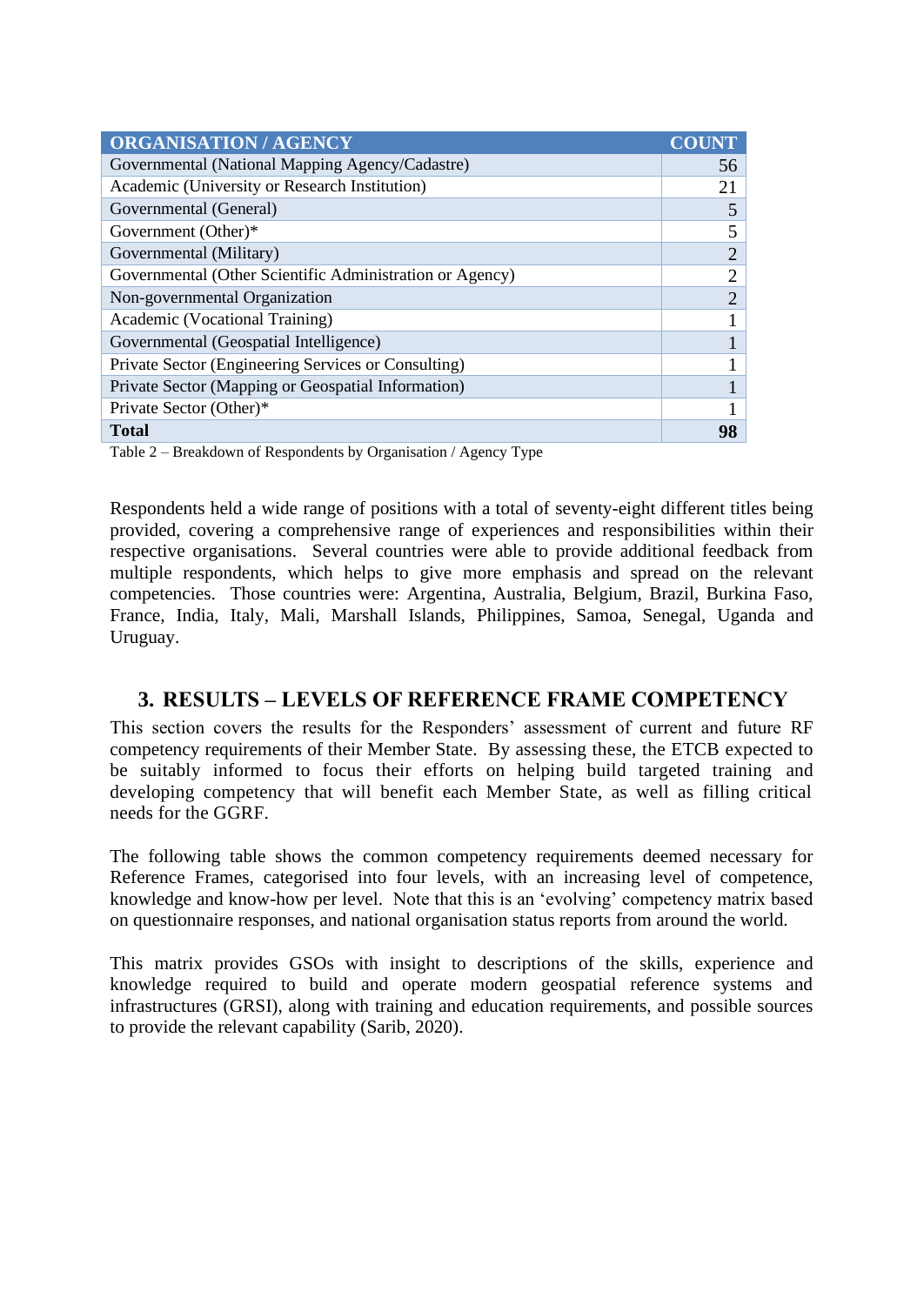|                         | <b>LEVEL COMPETENCY REQUIREMENTS</b>                                                                                                                                                                                                                                                                                                                                                                                                                                                                                                                                                | <b>TRAINING PROVIDED BY</b>                                                                                                                                                                                                                                                                         | <b>COMMENTS</b>                                                                                                 |
|-------------------------|-------------------------------------------------------------------------------------------------------------------------------------------------------------------------------------------------------------------------------------------------------------------------------------------------------------------------------------------------------------------------------------------------------------------------------------------------------------------------------------------------------------------------------------------------------------------------------------|-----------------------------------------------------------------------------------------------------------------------------------------------------------------------------------------------------------------------------------------------------------------------------------------------------|-----------------------------------------------------------------------------------------------------------------|
| 1                       | Basic understanding of:<br><b>GNSS</b><br>$\bullet$<br>Reference frames, including geoid models, •<br>$\bullet$<br>vertical and horizontal datums<br>Geospatial information integration<br>$\bullet$<br>and $\bullet$<br>interoperability                                                                                                                                                                                                                                                                                                                                           | Educational<br>institutions<br>universities and polytechnics<br>Government geodetic, survey maintain a traditional<br>and mapping agency<br>Private companies<br>Global Geodetic Centre of<br>Excellence (GGCE) member                                                                              | Countries that might<br>have one CORS and<br>geodetic network of<br>reference marks.                            |
| $\overline{2}$          | The above plus knowledge of:<br>Constructing, building and running a small<br>$\bullet$<br><b>CORS</b> network<br>GNSS processing using commercial<br>$\bullet$<br>consumer off-the-shelf software<br>Least squares processing and provision of •<br>$\bullet$<br>datum access<br>Geoid models, determinations, precision, ·<br>$\bullet$<br>and basic implementation<br>Implementation of a vertical<br>datum<br>$\bullet$<br>including use of geoid models                                                                                                                        | institutions<br>Educational<br>universities and polytechnics CORS network and<br>UN-GGIM Geodesy Capacity those<br>Group<br>FIG / IAG<br>Government geodetic, survey nation<br>and mapping agency<br>Private companies<br><b>GGCE</b> member                                                        | - Countries with small<br>adopt<br>who<br>global<br>reference<br>frames<br>their<br>for<br>reference<br>frames. |
| $\overline{\mathbf{3}}$ | The above plus high knowledge of:<br>Implementing and running large CORS<br>$\bullet$<br>networks<br>High-end GNSS processing and datum<br>$\bullet$<br>access<br>Geoid<br>model<br>computation<br>$\bullet$<br>and $\bullet$<br>implementation into a vertical datums<br>Monitoring earth dynamics and including •<br>$\bullet$<br>in datum realization<br>Geodetic database management<br>$\bullet$                                                                                                                                                                               | Specialized courses – e.g. Countries<br>geoid school<br><b>UN-GGIM Geodesy Capacity CORS</b><br>Group<br>IAG / FIG<br>Government geodetic, survey<br>and mapping agency<br>Private companies<br>GGCE member                                                                                         | with<br>a<br>extensive<br>more<br>and<br>developing their own<br>specialized<br>national<br>and vertical datum. |
| 4                       | The above plus expert knowledge of:<br>Reference<br>frame<br>determination<br>$\bullet$<br>and $\bullet$<br>computation<br>High-end GNSS analysis and processing<br>$\bullet$<br>SLR including analysis and processing<br>$\bullet$<br>VLBI including analysis and processing<br>$\bullet$<br>Gravity collection, processing and geoid •<br>$\bullet$<br>determination<br>Analysis centre – combining various •<br>$\bullet$<br>geodetic techniques to determine reference<br>frame parameters<br>Use of other potential geodetic techniques<br>$\bullet$<br>- e.g. DORIS and InSAR | <b>IAG</b><br>courses Global<br>Specialist<br>training<br>space<br>by<br>run<br>national mapping agencies, and Geodesy Science.<br>and others $-$ e.g. on VLBI or<br><b>SLR</b><br>Private companies<br><b>GGCE</b> member<br>Specialized software training<br>courses - e.g. Bernese and<br>GipsyX | Countries engaged in<br>Reference<br>agencies, Frame determination                                              |

<span id="page-6-0"></span>Table 3 – Matrix of Predefined Levels of Reference Frame Competency requirements (ETCB (2018))

Respondents were provided with this table for reference and invited to evaluate the sovereign capabilities of their national GSO in terms of defining, maintaining and operating their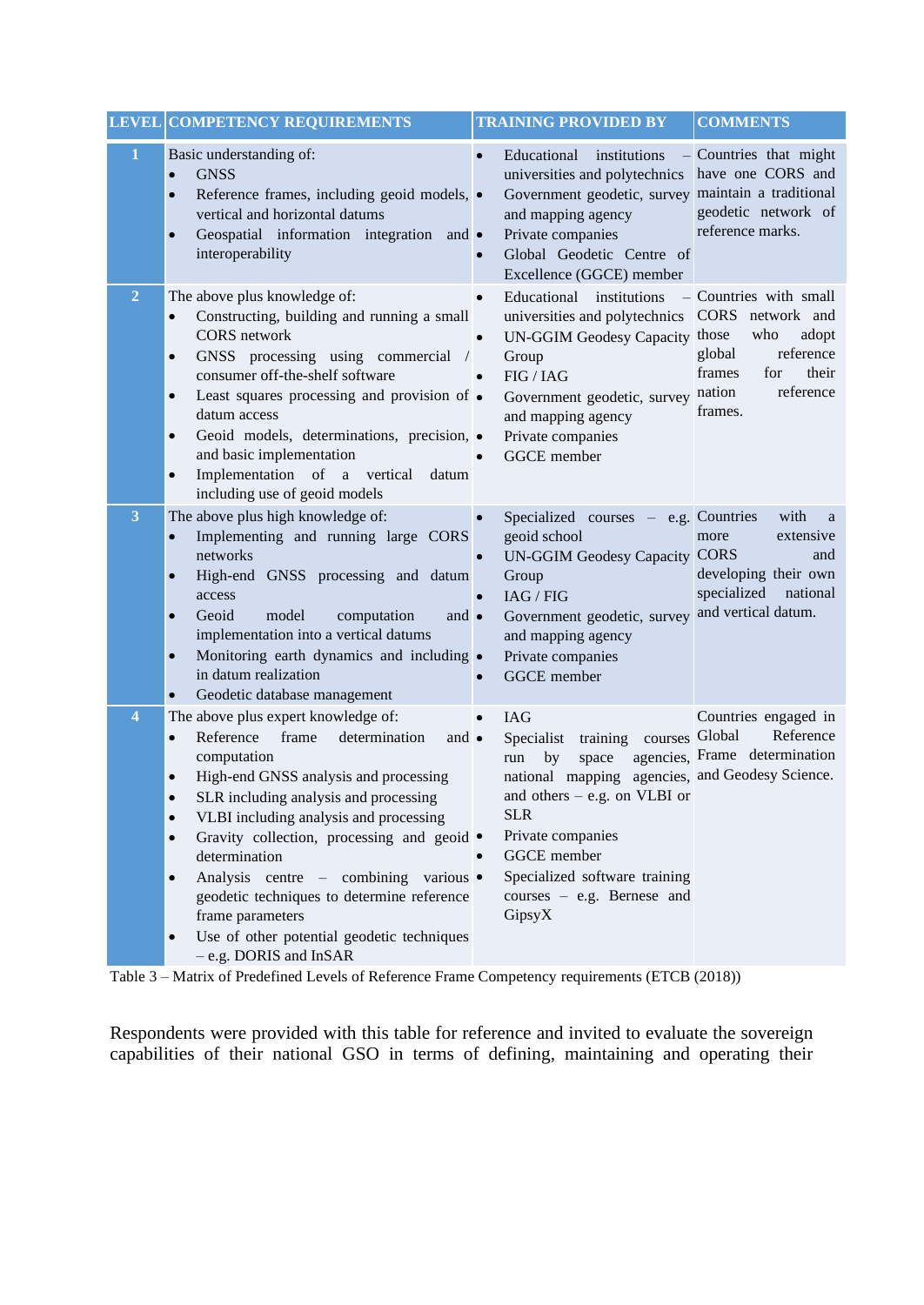national geodetic reference frame with respect to these levels. In some cases, the respondents were self-evaluating, i.e. they were from the national mapping/geodetic agency.

As mentioned earlier, it is worth stating that respondents have different perceptions not only of the current RF competency level for their GSO, but also their target level – both of which are highly dependent on the size, location, topography and tectonic setting of their Member State (cf. the geodetic requirements of a landlocked nation on a stable plate might be quite different from a mountainous nation spanning two tectonic plates).



Figure 2 – Pie charts showing the Respondents' feedback on Current Competency Level (left) and Target Competency Level (right)

Deriving simple statistics on the variances of these parameters, the mean Current Competency Level is 2.5, and the mean Target Level is 3.4, clearly suggesting that organisations want to "level up".

Given the significant number of responses and feedback from developed and developing nations, there was a considerable spread of 'status quo' responses. In total, respondents felt that sixteen Member States had already reached the appropriate level of Reference Frame competency and required no additional specific training (other than ongoing retraining and keeping up to date with emerging techniques and technologies). These countries included: Australia, Argentina, Belgium, Brazil, Chile, Germany, Finland, France, Hong Kong, Honduras, India, Italy, Japan, Mali, Netherlands, New Zealand, Norway, Slovenia, Slovakia, Sweden, UK and USA. It is noted for several of these cumulative national responses, that there were some variances in assessments of current and future desired competency. For example, one State provided feedback from three different respondents – two felt that a Level 4 competency had already been attained, whereas the third respondent felt that Level 2 was a fair estimate of both the current and target competency levels for State. Similar levels of variability were seen across most nations for which there were multiple respondents.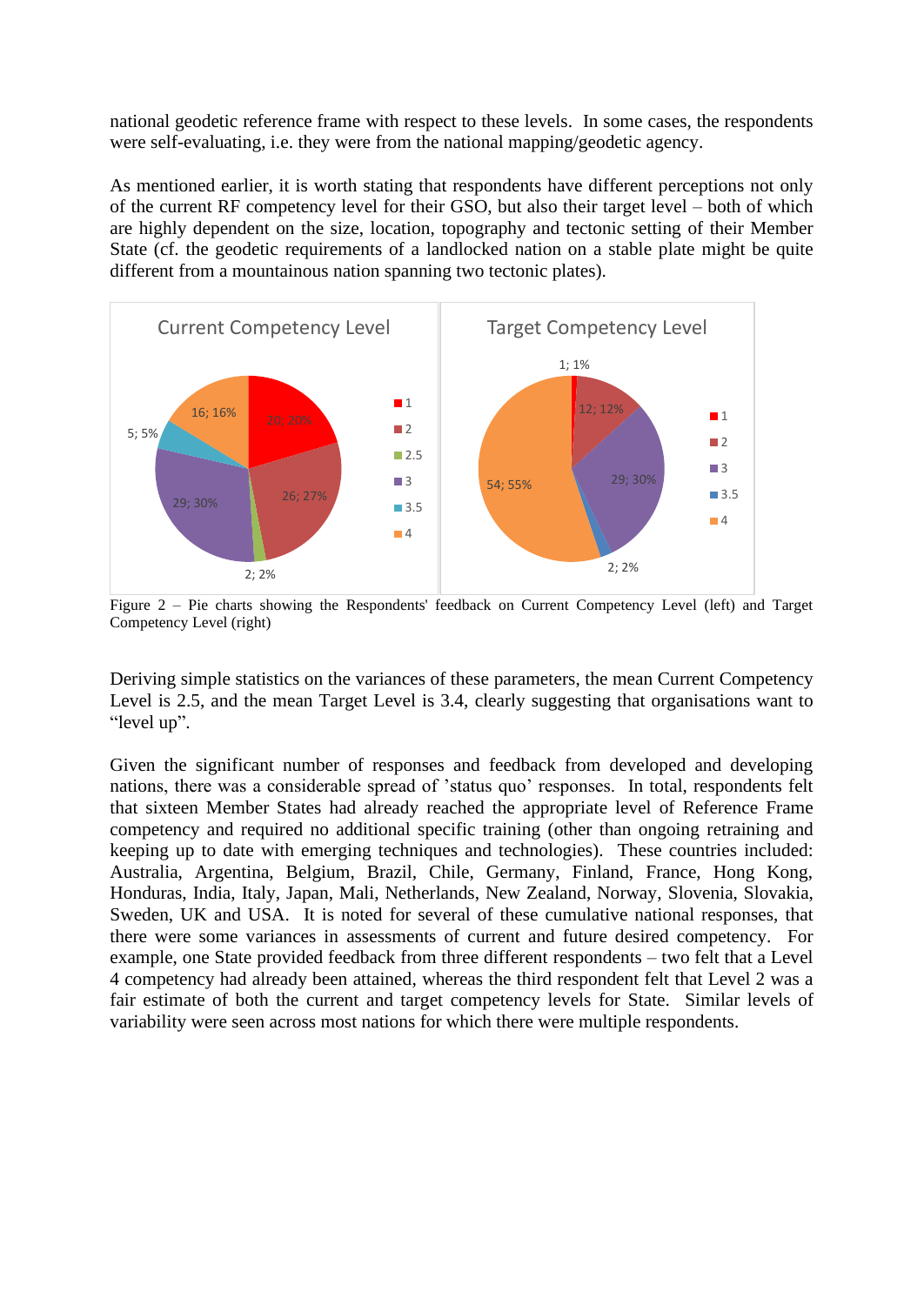One common takeaway from the majority of all ninety-eight respondents, was that regardless of whether a higher level of competency was aspired to or not, they would all have challenges in maintaining their current and target competencies in all relevant technologies and techniques as their organisations evolved, taking into account the typical turnover of staff, budgeting cycles and in several cases, political priorities. This will be covered more in the next section.



Figure 3 – Breakdown of Current and Future Competency Levels (left) and Histogram quantifying the Gap in Competency Levels to be bridged

The feedback on Competency level evaluations highlights the respondents' subjective needs on how to raise their levels of RF competency to their target level. An additional request for the expected duration needed for this improvement was made to bridge the gap between current and target competency levels, and the results grouped into bins of four years.



Figure 4 – Time Anticipated to attain Target Competency Level (Years)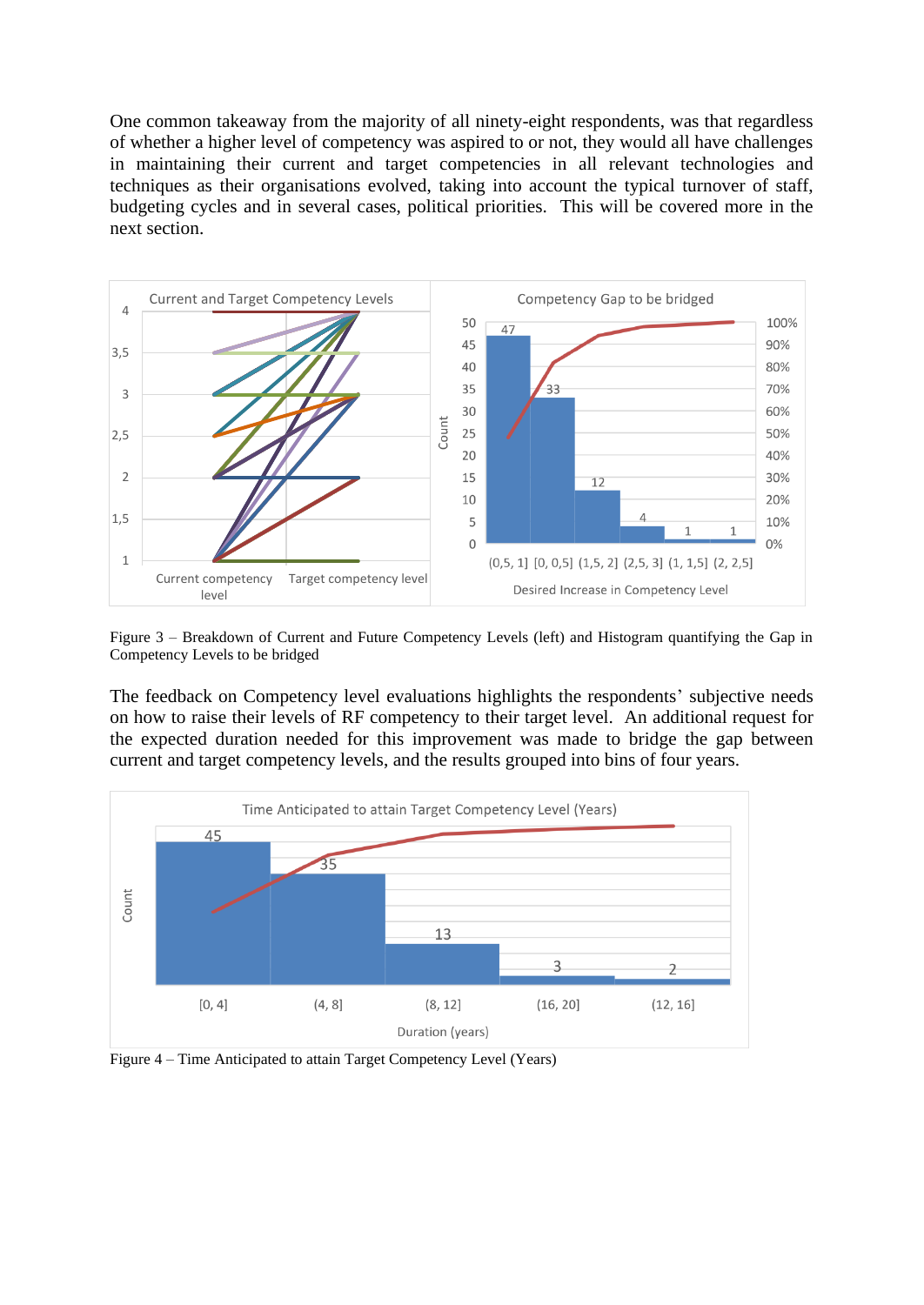One noteworthy observation on the anticipated duration of these improvements is that the greatest improvement can be achieved within the timeframe of four years, assuming resources and plans are delivered successfully and on time. This should be duly noted for future ETCB activities, by developing short well-defined agendas allowing organisations to complete them swiftly whilst maintaining progress and feeling a sense of achievement.

## **4. RESULTS – TRAINING NEEDS**

The next section of the survey went into more detail about what the respondents felt was required to be able to raise their competencies. Based on the cumulative experience of the ETCB members who drafted the survey, a choice of predefined requirements were offered to respondents in the questions. The following four tables provide summaries of the questions, their predefined selections and options, along with the results.

| Which Level 1 competency requirements are needed to achieve COUNT |                 |
|-------------------------------------------------------------------|-----------------|
| your future competency level?                                     |                 |
| N/A or No Response                                                | 54              |
| Basic understanding of Reference frames, including geoid models,  | 41              |
| vertical and horizontal datums                                    |                 |
| Basic understanding of GNSS                                       | 22 <sub>1</sub> |
| Other                                                             |                 |

Table 4 – Feedback on Level 1 Competency Requirements

It is noteworthy that while twenty respondents ranked themselves as being currently at Level 1, there were a larger number of responses for training on basic understandings of GNSS and Reference Frames. It is felt that this reflects the ongoing challenges to maintaining core technical levels in existing and new departments given staff turnover and personnel resourcing issues.

| Which Level 2 areas of competency are needed to achieve your COUNT |    |
|--------------------------------------------------------------------|----|
| future competency level? (Knowledge building on Level 1)           |    |
| N/A or No Response                                                 | 44 |
| Least squares processing and provision of datum access             | 34 |
| Implementation of a vertical datum including use of geoid models   | 31 |
| Constructing, building and running a small CORS network            | 29 |
| GNSS processing using standard software - e.g. Trimble, ComNav     | 25 |
| (Compass Solution), Leica (LGO)                                    |    |
| Other                                                              |    |

Table 5 – Feedback on Level 2 Competency Requirements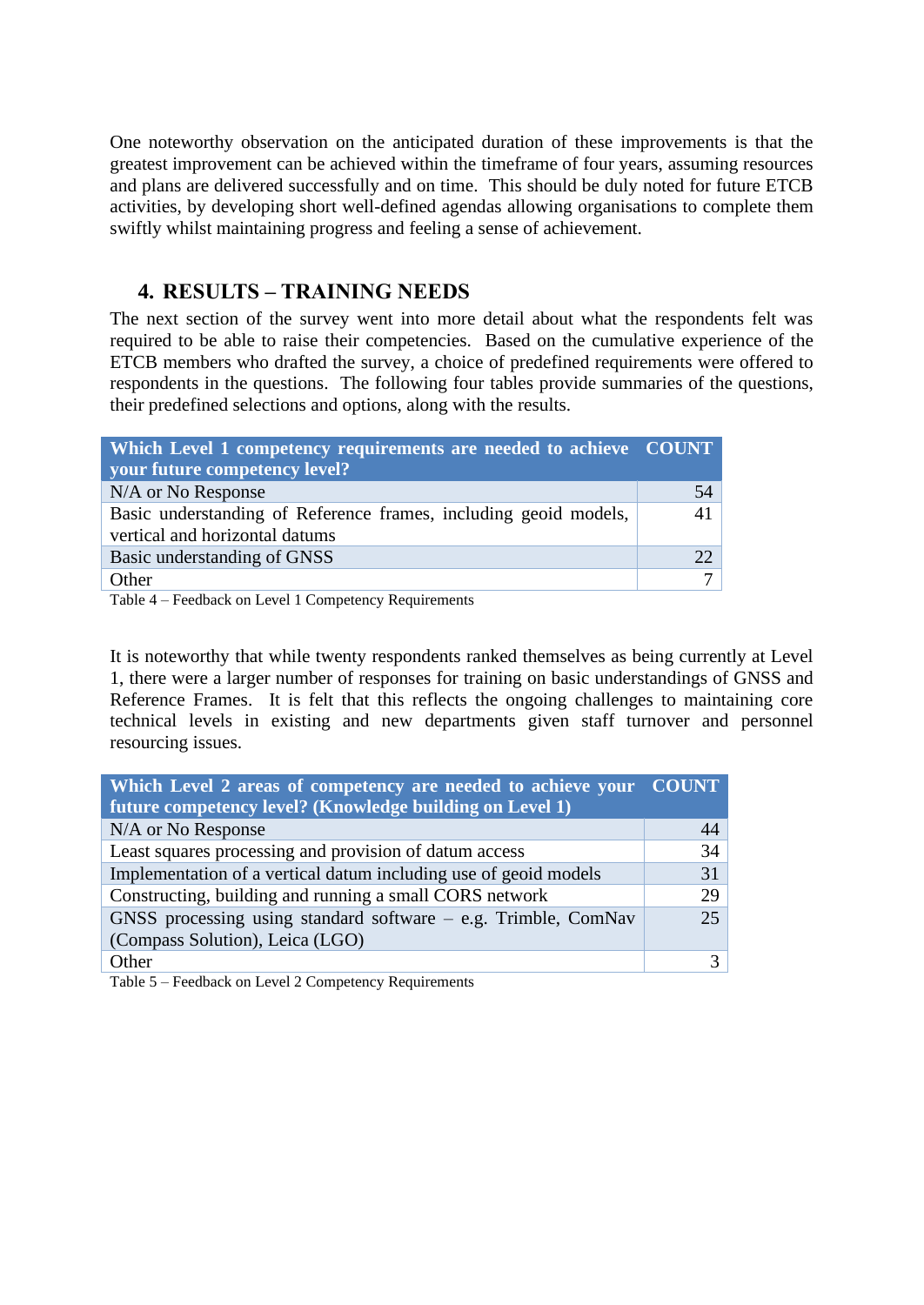The general trends for required Level 2 competencies:

- A greater number of requests though for training around geoid models and vertical datums – should be considered in the Proposals section and by existing regional Capability Development Networks (CDN) to arrange for additional workshops.
- Training on GNSS CORS networks and associated GNSS processing software is a constant request.

| Which Level 3 areas of competency are needed to achieve your COUNT  |    |
|---------------------------------------------------------------------|----|
| future competency level?                                            |    |
| Geodetic database management                                        | 54 |
| Monitoring earth dynamics and including in datum realization        | 49 |
| Geoid model computation and implementation into a vertical datum(s) | 48 |
| High-end GNSS processing and datum access                           | 46 |
| Implementing and running large CORS networks                        | 39 |
| N/A or No Response                                                  | 31 |
| Other                                                               |    |

Table 6 – Feedback on Level 3 Competency Requirements

The general trends for required Level 3 competencies:

- More than half of respondents felt that the management of geodetic databases is a necessary requirement and should be considered in future workshops. There may be the possibility to get the private sector involved with this.
- Training on GNSS CORS networks and associated GNSS processing software is a constant request.
- A greater number of requests for training around geoid models and vertical datums should be considered in the Proposals section and by existing regional CDNs to arrange for additional Workshops.

| Which Level 4 areas of competency are needed to achieve your future  |    |
|----------------------------------------------------------------------|----|
| competency level? (Knowledge building on Levels 1, 2, and 3)         |    |
| High-end GNSS analysis and processing                                | 57 |
| Analysis centre – combining various geodetic techniques to determine | 56 |
| reference frame parameters                                           |    |
| Reference frame determination and computation                        | 52 |
| Gravity collection, processing and geoid determination               | 52 |
| Use of other potential geodetic techniques $-e.g.$ DORIS and InSAR   | 50 |
| SLR including analysis and processing                                | 48 |
| VLBI including analysis and processing                               | 44 |
| N/A or No Response                                                   | 13 |
| Other                                                                |    |

Table 7 – Feedback on Level 4 Competency Requirements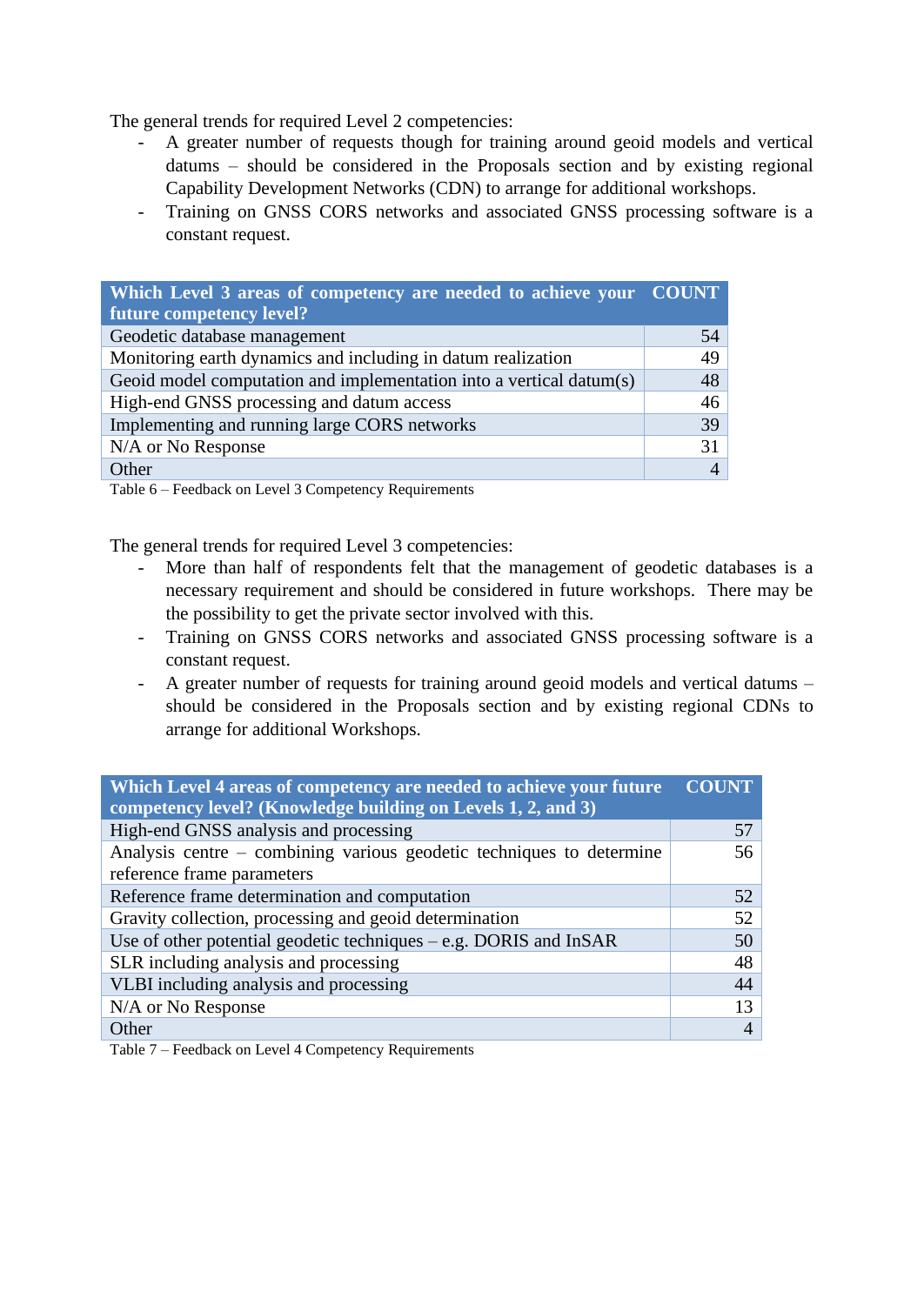The general trends for required Level 4 competencies:

- Training on advanced GNSS analysis and processing is a constant request, presumably as GNSS constellations evolve with additional signals and new receiver technologies.
- Awareness about Analysis centres and their products is of significant interest.
- A greater number of requests though for training around geoid models and vertical datums – should be considered in the Proposals section and by existing regional CDN to arrange for additional Workshops.

# **5. FINDINGS**

This section affords a brief analysis of the findings, outlines a summary of the main issues and identifies a number of follow-on tasks for the SCoG and its working groups to consider when defining the scope of the forthcoming GGCE.

Before providing the findings, it is necessary to state some caveats about the survey results.

- **Timing** the window for responding to this survey was almost two years, so the status quo in some GSOs may have changed during this time – hopefully for the better.
- **Missing Responses** in the situation where responses were not provided for sections in the questionnaire, the term 'No Response' has been included so that a correct statistical proportion is given in the results.
- **Competency Level Grading Subjectivity** these are self-proclaimed competency evaluations, open to the subjectivity of each respondent, their overall knowledge, awareness and experiences, which may not have accurately reflected the true situation of actual competency levels.
- **Agency bias** the type of agency completing the questionnaire may impact on the answers provided. This was highlighted by the variation in responses from countries where multiple responses were received from different agencies.
- **Completion** there are a total of one-hundred and ninety-five Member States, all with the need of GRF, however this questionnaire was only answered by sixty-five Member States. Greater participation in this (or a follow-on) survey may occur as and when the future GGCE is announced.

### **CHALLENGES**

A considerable number of noteworthy observations have been summarised hereafter which provide a succinct insight of the global challenges faced by respondents and their respective agencies. Further details were afforded to the survey, however the essence of the most common challenges have been distilled in the following sections.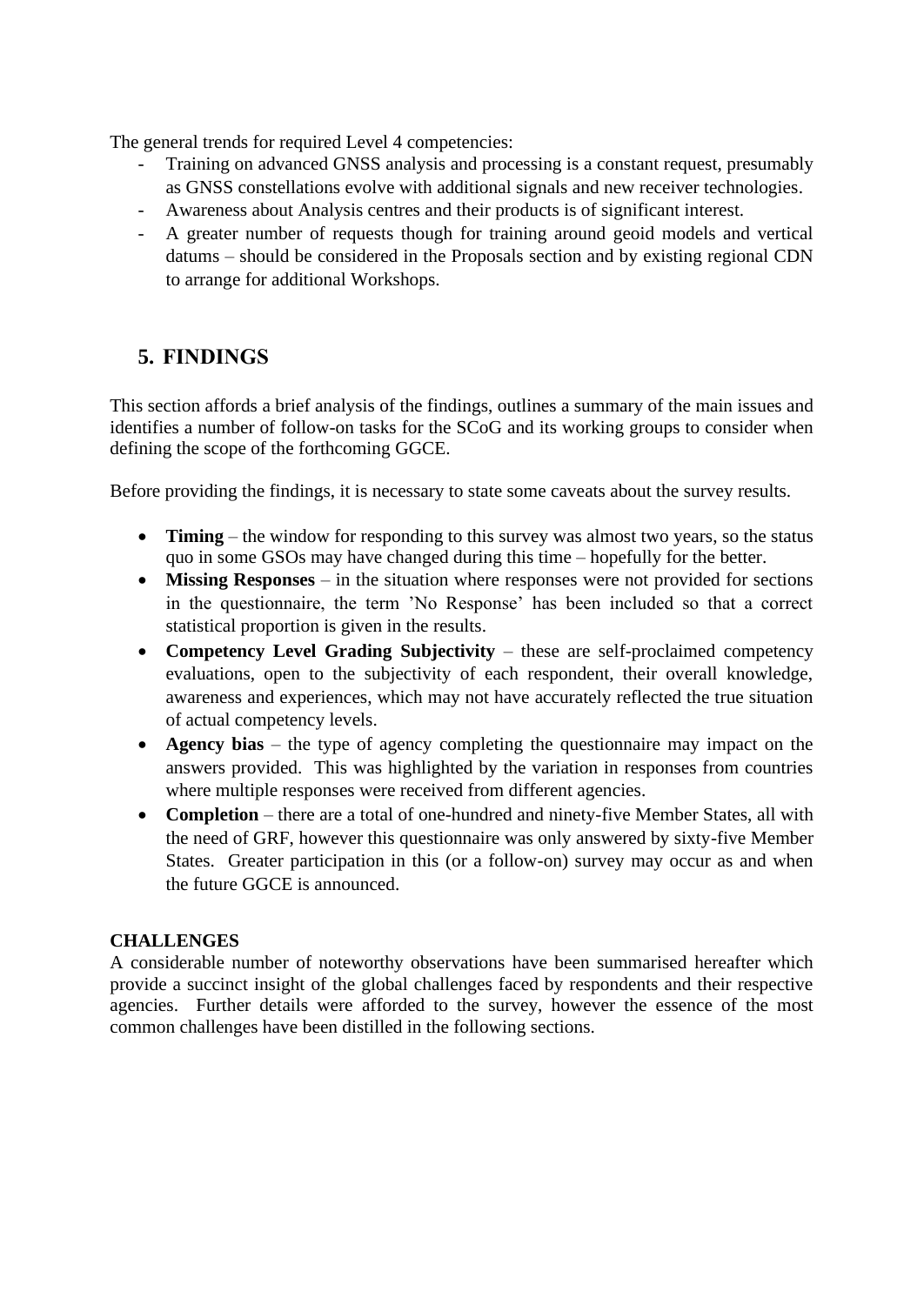#### **Institutional challenges (typical but no limited to GSOs and federal organisations)**

- Lack of ability (experience / knowledge) and support within the organisation to justify the establishment and on-going maintenance of geodetic infrastructure and systems
- No specific and credible mechanisms and frameworks to enable the sharing of technical knowledge and to support training on the various aspects of the geodetic data /information cycle
- Lack of categorization of existing technical knowledge and other resources that may enable intuitive and interoperable use
- The desire to immediately establish a reference frame rather than learn how to do it; dur to a lack of resources and capability leading to outsourcing as the preferred option
- Unaware how to and whom to contact in various UN and international organisations
- Lack of understanding of the strategy, approach, and requirements to accessing (or even becoming) a regional data repository or analysis centre

#### **Capacity Building / Training and Education challenges**

- The most appropriate person(s) from agency are not always selected / invited to attend relevant training / workshops etc
- There is often no follow-up or implementation support for those staff who have attended the appropriate training / capacity development programs
- There are many "experts or specialists" available to provide training on core competencies but no system to access or support the "trainers / educators"
- Many CDN are staffed by international experts volunteering their assistance beyond their current role, and thus their ongoing availability is due to the good will of their employer which can be limited/restricted or unreliable

#### **Barriers to increasing Competencies**

- Lack of resources including:
	- o budget (fiscal and personnel allocation)
	- o equipment, software, geodetic and supporting infrastructure (i.e. power, communications)
	- o socio-political support
- Lack of people with sufficient knowledge, qualifications and skills, and little consideration of succession planning
- Lack of access to specialists or experts or supervisors in geodetic surveying
- Lack of training and educational institutes and facilities
- Lack of policies and legislative basis, effecting lack of support from politicians and decision makers
- Challenges due to multiple open data standards and the unreliable interoperability of geodetic data globally especially when GSOs' core competencies are so different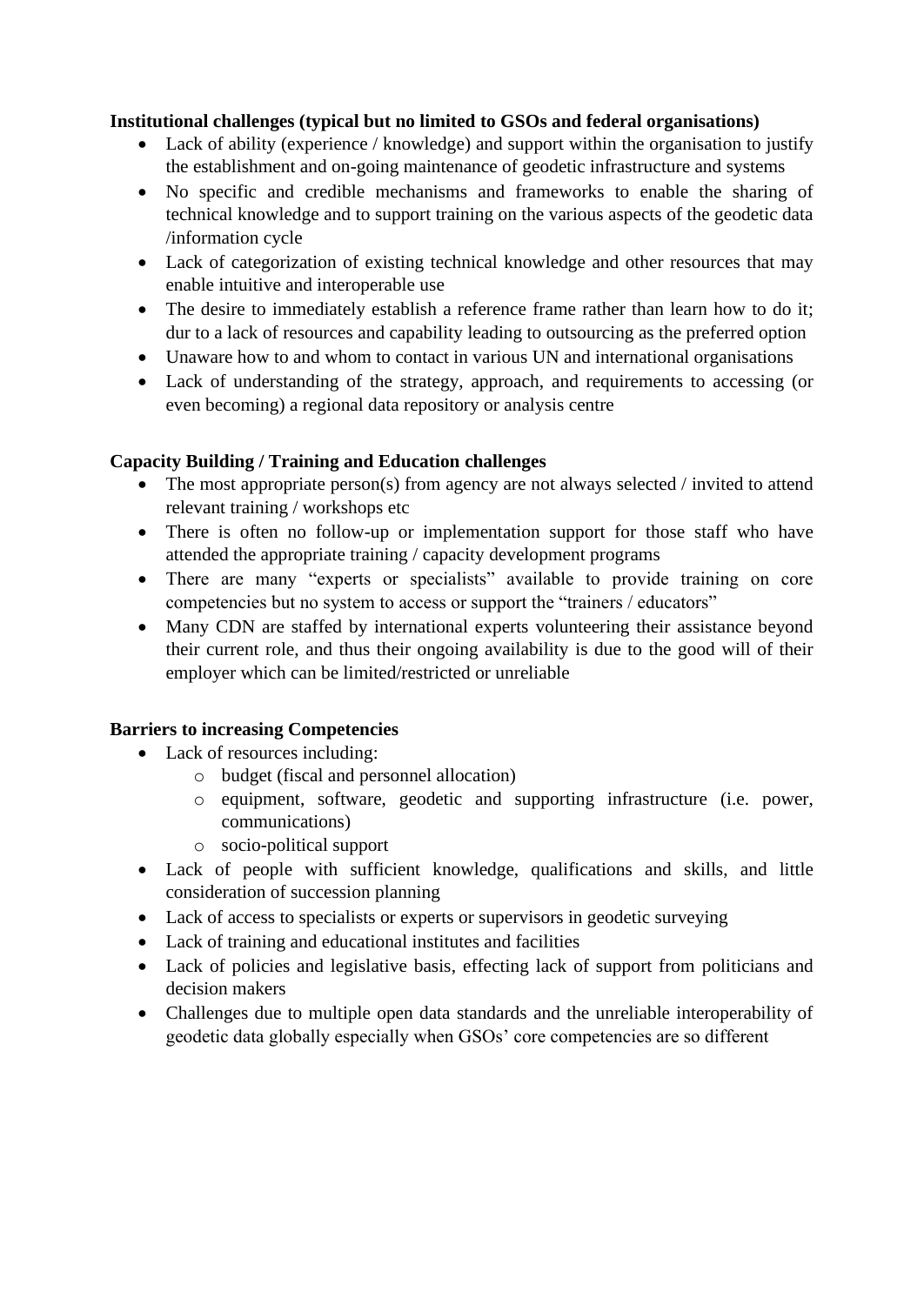• Lack of appropriate material to advocate the importance, achievements and support the justification of modernised GRSI (i.e. return on investment analysis and statistics, case studies) to suit the target audience

#### **SOLUTIONS**

The following section comprises of direct feedback submitted to the survey and possible solutions as derived by the authors during analysis.

#### **What training will help the RF competency needs of agencies?**

- Improved tertiary education on the fundamentals of surveying i.e. competencies prior to Level 1
- Increased Level 1 and Level 2 training on geodetic theory and implementation:
	- o Determination and computation of Reference Frame parameters; Height unification and modernisation; Geoid determination; Network adjustments; Transformation parameters derivation
- Geodetic data management fundamentals and planning
- Clear statement of the requirements to becoming a regional data repository or analysis centre; and understanding the operations, services and products
- Establishing, operating and maintaining a GNSS CORS network
- Understanding the techniques / measurements from GNSS, VLBI, SLR, DORIS, Gravity and InSAR
- Monitoring and measuring the dynamics and deformation of the earth; dynamic reference frames and datums; implications and applications; time dependent calculations and models

#### **Resources and Resourcing solutions**

- More resourcing, investment, training, scholarships, grants etc. from internal and external sources – preferably facilitated from a "centralised" group
- Awareness of funding options and mechanisms what are they, how to access, understanding the eligibility criteria and requirements, and the process to apply
- Succession planning for personnel resources in addition to regular participation in regional CDN events and workshops

#### **Training and Education solutions**

- Increased frequency of regional training to attain a consistent approach and community spirit
- Consider information exchange seminars on new technologies, applications and systems that affect GNSS, geodesy and positioning
- Greater recognition and advocacy of geodesy and its benefits to stakeholders and community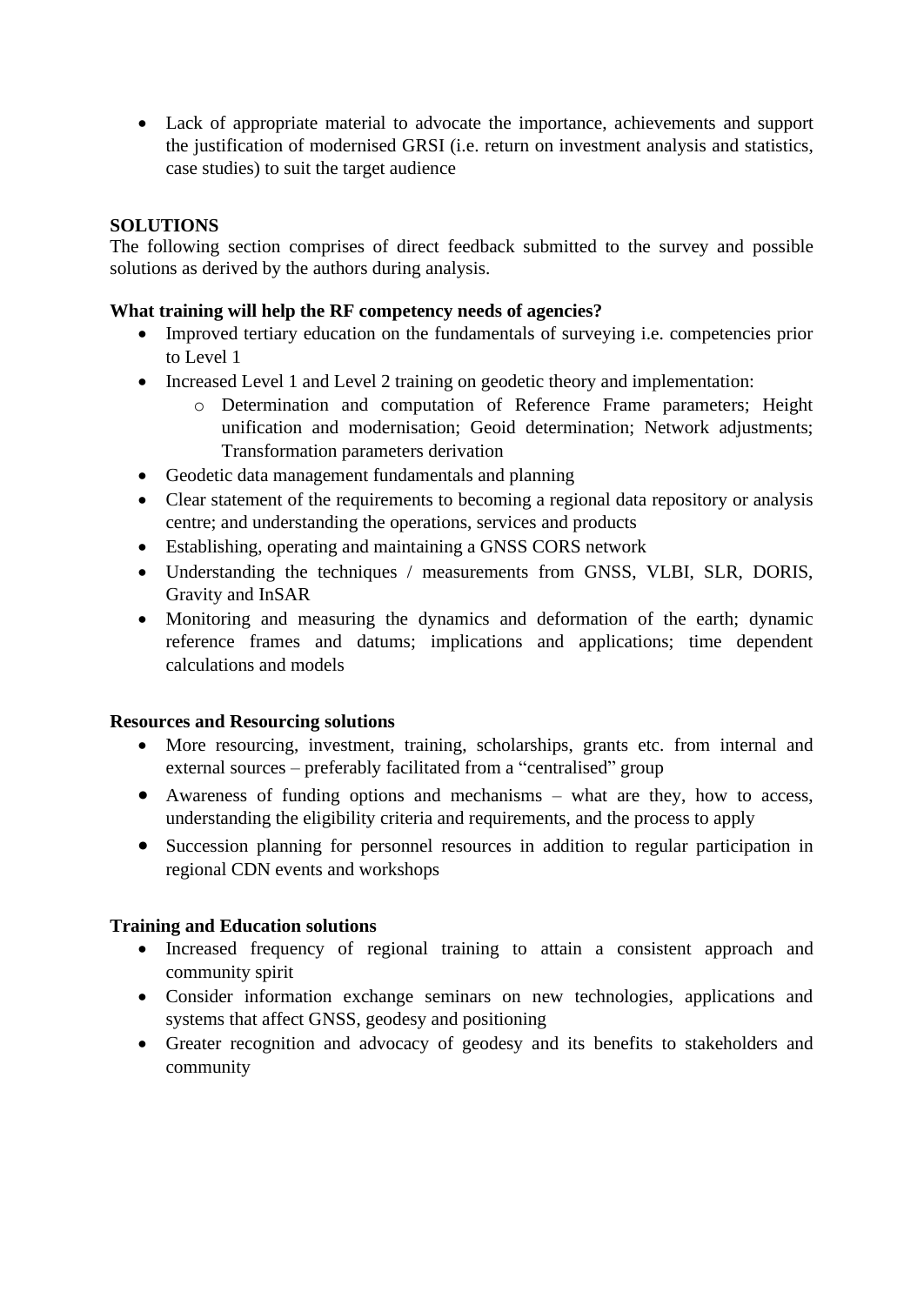- Courses during the non-academic periods i.e. "summer schools", workshops (such as UNOOSA, IAG etc.)
- Make available, easily discoverable, intuitively usable, and interchangeable training and reference materials, via online platforms
- Sustainable ways to bridge the knowledge gap and digital divide, especially in developing countries and/or countries in transition
- Strategies to encourage more support / effort / assistance from those geodetic organisations at Level 3 and 4
- Better coordination by the agencies who have possess the required "levels" and global / regional bodies and global organisations (i.e. FIG, IAG, UNOOSA et al.)

#### **Sharing and Collaboration solutions**

- Share and exchange both resources and data across borders where possible
- More capacity development to improve sharing of geodetic data specifically workshops on the advocating the benefits of sharing, and development of relevant policy to support implementation
- Develop pathways, structures, frameworks and roadmaps which facilitates greater collaboration amongst member countries, academic institutions (including the scientific and research community) and the commercial sector, to deliver pragmatic and fit-for-purpose solutions
- Facilitate greater collaboration and engagement, and investigate alternate sources of resources, in particular the private sector and independent experts who can assist

#### **Increased Regional Involvements**

There are several examples where ongoing regional initiatives have demonstrated moderate success. One such example is how the FIG Asia Pacific Capability Development Network (FIG AP CDN) and its enduring collaboration with the ETCB in Asia and the Pacific region. Participants from these groups have run and contributed to a significant number of successful reference frame in practice workshops since 2013, helping to:

- Provide advice on the importance of strategic and operational planning to develop geodetic and geospatial communities, in this instance across Pacific Island Country Territories (PICTs).
- Advocated the role and value of geodetic and geospatial information to resolving and managing the impacts of climate change / sea level rise, and natural disasters such as cyclones, earthquakes and tsunamis.

A significant /common theme for workshops run by AP CDN is into the education, planning and maintenance of GNSS CORS infrastructure capability and geodetic datum modernisation activities. International Federation of Surveyors (FIG) Commission 5 has a well-known and industry recognised workshop entitled 'Reference Frames in Practice (RFIP)' that has been run numerous times alongside conferences, workshops and other geospatial events, not only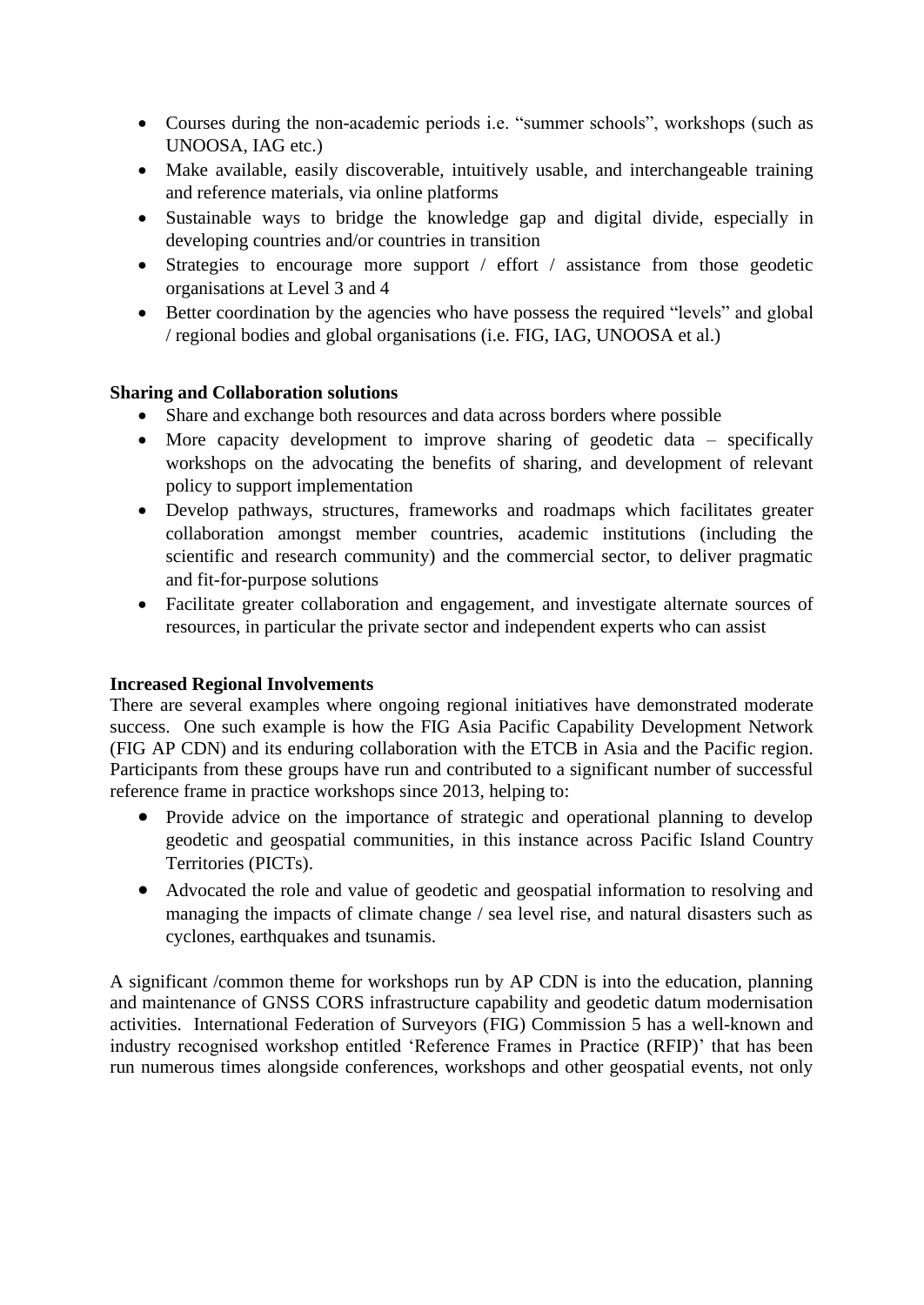those organised by FIG. Further information on the FIG AP CDN and its involvement can be found at [https://www.fig.net/news/news\\_2019/11\\_ap\\_cdn.asp](https://www.fig.net/news/news_2019/11_ap_cdn.asp)

One further observation was that most organisations would benefit from receiving an independent holistic evaluation of their current competencies with specific objective focus on achieving their target competencies with respect to their strategic roadmap and vision.

# **6. SUMMARY AND RECOMMENDATIONS**

Based on the collective analysis and weighting of survey responses, there are four significant points that must be considered to successfully build capacity for the GGRF:

- 1) There is a very strong interest or need to continue to build capacity for geodetic reference frame competency, especially in those developing countries with limited resources.
- 2) There is a very strong argument for continued contribution of developed countries to support these developing countries at the global, regional and national level.
- 3) There is an increasing demand for a global facilitator of ETCB to help collate requests, arrange resources such as trainings, in-country workshops, technical reviews etc. This entity should also be responsible for ensuring stronger coordination and sustainable collaboration between those existing groups/organisations who currently provide these resources and could do so in the future.
- 4) Finally, this survey generated considerable objective feedback and insight for those forming the GGCE, its structural organisation, its objectives and the obligations that it must assume for it to truly deliver benefit and sustainable long-term impact.

The overall challenge for geodetic organisations is to ensure that priority capacity building commences and becomes continuous; to do so, the following recommendations are given.

| ID             | <b>ACTION</b>                                                                                | <b>DESCRIPTION</b>                                                                                                                                                                                                       | <b>OWNER</b>                                     |
|----------------|----------------------------------------------------------------------------------------------|--------------------------------------------------------------------------------------------------------------------------------------------------------------------------------------------------------------------------|--------------------------------------------------|
|                | Distribution<br>$\circ$ of<br>Formal<br><b>ETCB</b><br>RF Competency<br>' $2018/9$ ' Results | Send the results to i) GGIM-SCoG, and<br>ii) all initial Respondents                                                                                                                                                     | <b>SCoG</b><br><b>WG-ETCB</b>                    |
| $\overline{2}$ | Updated Survey for 2020                                                                      | Extended to include the scope and<br>questions relating to GGCE. Consider<br>having in additional languages (i.e.<br>French et al?)<br>Distribution should be targeted to cover<br>as many UN Member states as possible. | SCoG<br>WG-ETCB<br>together<br>with<br>WG<br>OC. |
| 3              | Strengthen<br>the<br>current                                                                 | GGCE could become the central point<br>Capacity Building through for <i>organising and facilitating</i> the                                                                                                              |                                                  |

#### **RECOMMENDATIONS**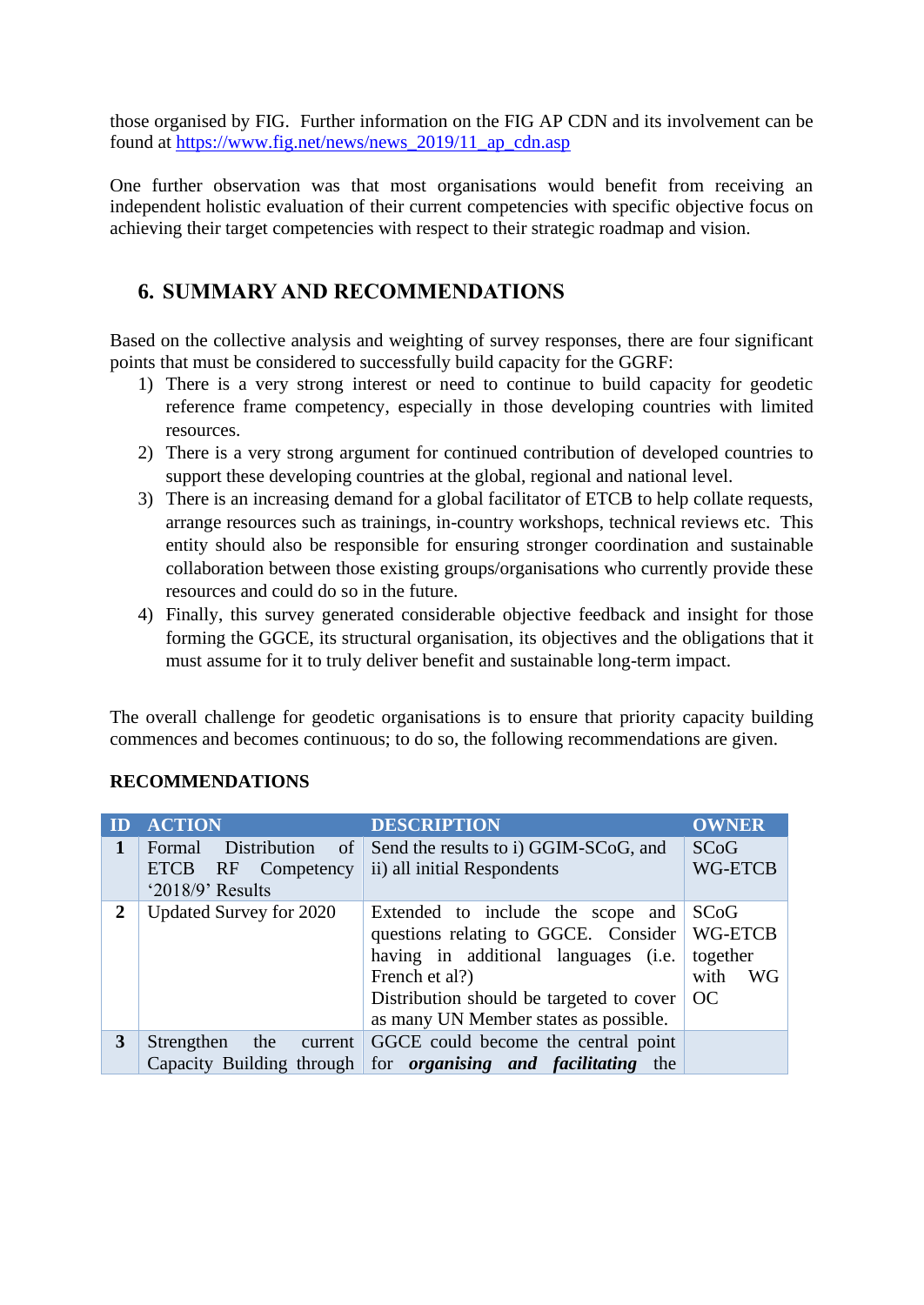|                | a centralised Facilitator                                                                                                                             | requests for, and provision of training<br>courses, workshops, expert panels etc.                                                                                                                                                |                                                                |
|----------------|-------------------------------------------------------------------------------------------------------------------------------------------------------|----------------------------------------------------------------------------------------------------------------------------------------------------------------------------------------------------------------------------------|----------------------------------------------------------------|
| 4              | Global<br>Create<br>a<br>for<br>Competency Matrix<br><b>GGRF</b><br>Resources<br>and<br>Funding                                                       | Create an accessible global database of<br>resources (human & fiscal), assets,<br>and education materials,<br>training<br>events, including<br>calendar<br>of<br>an<br>independent grading of member nations<br>as below         | GGCE,<br>UN GGIM                                               |
| 5              | Objective<br>Independent<br>Reference<br>Grading of<br>Frame Competencies for<br><b>Member States</b>                                                 | This could be carried out in a more<br>formal objective manner, through the<br>provision of dedicated evaluation forms,<br>technical capability based on metrics,<br>and then summarized in a Global<br><b>Competency Matrix</b> | <b>SCoG</b><br><b>GGCE</b>                                     |
| 6              | Continue supporting and $\vert$<br>advocating the UN GGIM<br>Integrated Geospatial<br>Information Framework<br>(IGIF)<br>and<br>its<br>implementation | Provide assistance to member countries<br>to develop country action / agency plans<br>geodetic<br>address<br>capacity<br>to<br>development.                                                                                      | UN GGIM,<br>SCoG<br>WG-<br>ETCB,<br><b>FIG</b>                 |
| $\overline{7}$ | Continue the provision of<br>advice<br>technical<br>on<br>modernisation of geodetic<br>operations,<br>infrastructure<br>and systems.                  | Actively participate<br>in<br>events,<br>workshops, seminars, and meetings on<br>specific operational geodesy topics such<br>as GNSS CORS, reference frame /<br>datum, and data management                                       | UN GGIM,<br>SCoG<br>WG-<br>ETCB,<br>FIG, IAG,<br><b>UNOOSA</b> |

Table 8 – Recommendations for ongoing ETCB activities on raising the level of Global Reference Frames Competency

The UN-GGIM SCoG, together with the global geodetic community, can overcome the common challenges and accelerate to higher levels of RF competency by facilitating the necessary mix of training, exposure, collaboration and knowledge transfer.

As quoted earlier during one of the objectives for the GGCE - 'Making geodetic data Findable, Accessible, Interoperable and Reusable (FAIR) …'; the authors feel that the GGCE should ensure that training and education be treated in a similar manner with the following objective:

o Making *education, training and capacity building* Findable, Accessible, Interoperable and Reusable (FAIR) so it can be shared globally and used to improve decision making.

Ultimately, the successful establishment of the GGCE as proposed by the UN-GGIM SCoG would be best positioned to deliver, implement and facilitate an enhanced, fit-for-purpose and globally sustainable capacity building initiative for ongoing GGRF education and training.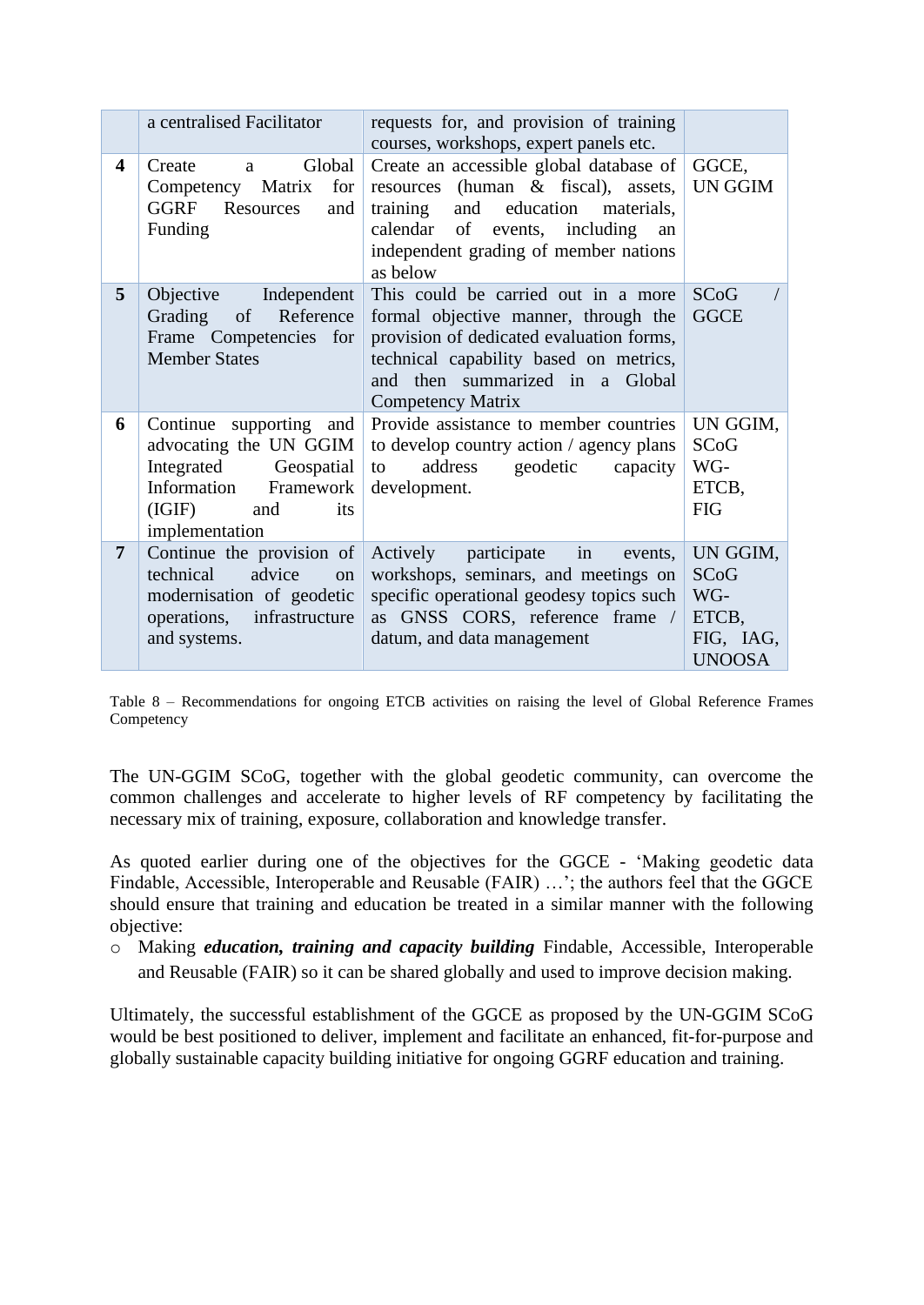#### **ACKNOWLEDGEMENTS**

The authors would like to acknowledge the following:

- Those involved with drafting and defining this questionnaire in early 2018, with notable thanks going to Allison Craddock and Graeme Blick, for their efforts on driving the initial questionnaire's delivery and creating the initial four-level competency matrix respectively,
- Respondents for their time, constructive feedback and contribution to the survey, and
- Groups involved with UN-GGIM SCoG working to realise the vision of the GGCE.

#### **REFERENCES**

ETCB (2018), Reference Frame Competency Survey [online at Google Documents], Available at:

[https://docs.google.com/forms/d/128LHyUCYsXRn9hQSdtGGa54XniAVPRjeRws3e0Dva9o](https://docs.google.com/forms/d/128LHyUCYsXRn9hQSdtGGa54XniAVPRjeRws3e0Dva9o/viewform?ts=5d9e42bf&edit_requested=true) [/viewform?ts=5d9e42bf&edit\\_requested=true](https://docs.google.com/forms/d/128LHyUCYsXRn9hQSdtGGa54XniAVPRjeRws3e0Dva9o/viewform?ts=5d9e42bf&edit_requested=true) [Accessed 10 Jan 2020].

FIG Asia Pacific Capacity Development Network – Reports & Presentations [online] Available at:

[http://www.fig.net/organisation/networks/capacity\\_development/asia\\_pacific/index.asp](http://www.fig.net/organisation/networks/capacity_development/asia_pacific/index.asp) [Accessed 10 Jan 2020].

Global Geodetic Reference Frame [online] Available at:<http://www.unggrf.org/> [Accessed 10 Jan 2020].

GGRF Roadmap Annex 1, Glossary of Terms [online], Available at: [http://ggim.un.org/meetings/GGIM-committee/documents/GGIM6/E-C20-2016-](http://ggim.un.org/meetings/GGIM-committee/documents/GGIM6/E-C20-2016-4%20Global%20Geodetic%20Reference%20Frame%20Report.pdf) [4%20Global%20Geodetic%20Reference%20Frame%20Report.pdf](http://ggim.un.org/meetings/GGIM-committee/documents/GGIM6/E-C20-2016-4%20Global%20Geodetic%20Reference%20Frame%20Report.pdf) [Accessed 10 Jan 2020].

Sarib, R (2020) "Capacity Development Program for a Modernised Geodetic Framework". Proceedings FIG Working Week, Amsterdam, The Netherlands.

United Nations Global Geospatial Information – Subcommittee on Geodesy [online] Available at: <http://ggim.un.org/UNGGIM-wg1/> [Accessed 31 Dec 2019]

United Nations Global Geospatial Information – Subcommittee on Geodesy Newsletter #10 November 2019 'Global Geodetic Centre of Excellence (GGCE) – A new benchmark for global geodesy' [online], Available at:

[https://www.unggrf.org/UN-GGIM\\_Newsletter\\_10-2019.pdf](https://www.unggrf.org/UN-GGIM_Newsletter_10-2019.pdf) [Accessed 10 Jan 2020]

UN GGIM (2018a), "Integrated Geospatial Information Framework - A Strategic Guide to Develop and Strengthen National Geospatial Information Management Part 1: Overarching Strategic Framework", United Nations Global Geospatial Information Management.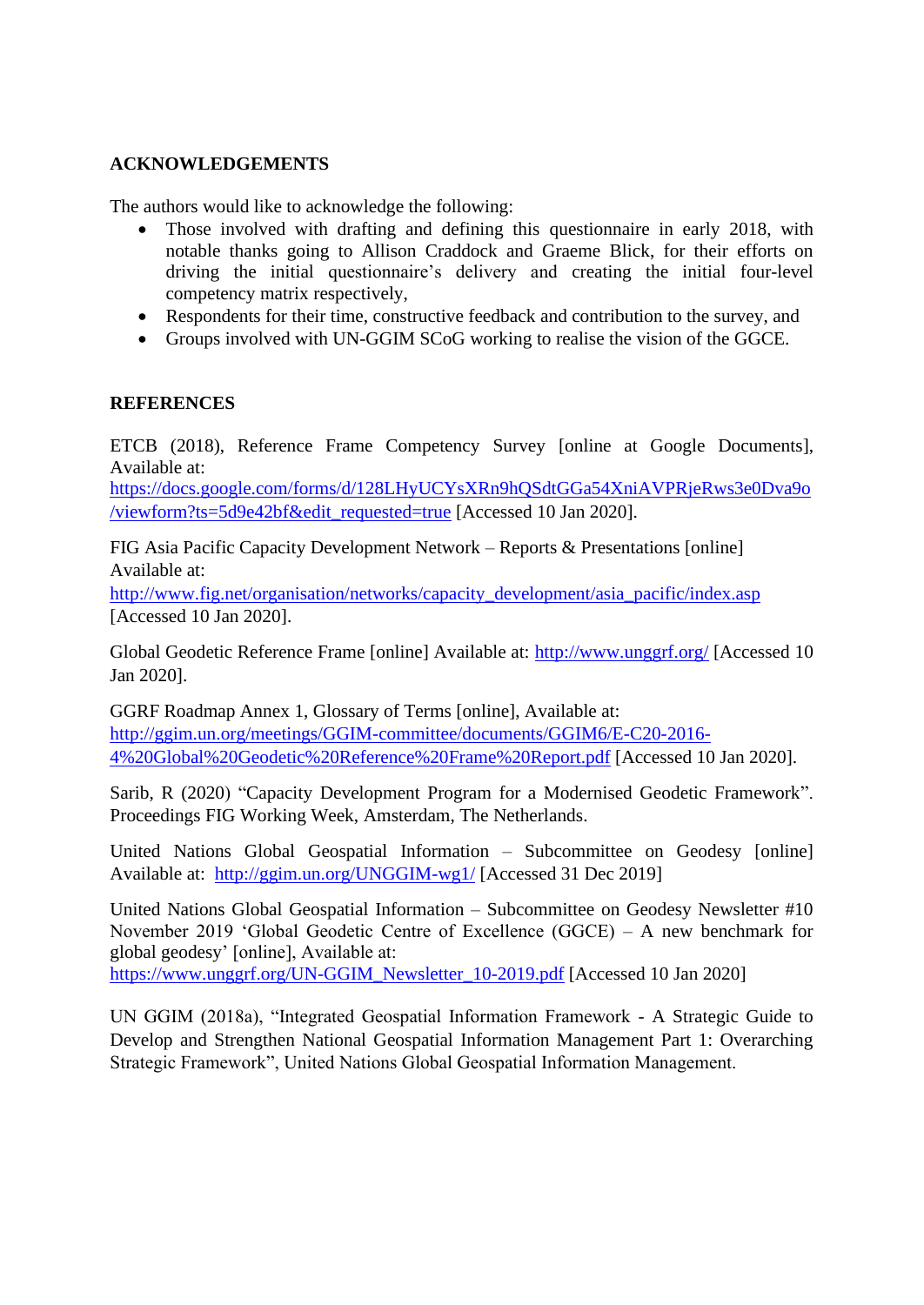UN GGIM (2018b), "Integrated Geospatial Information Framework - A Strategic Guide to Develop and Strengthen National Geospatial Information Management Part 2: Implementation Guide", United Nations Global Geospatial Information Management.

#### **BIOGRAPHICAL NOTES**

**Dr. Ryan KEENAN**, since completing his PhD in GPS, Geodesy & Navigation (University College London), Ryan has over twenty years of GNSS positioning industry experience initially with specific focus on high-precision applications for the survey, geodesy, machine control, agriculture and mining sectors. More recently, in his role as Principal Consultant at Positioning Insights, Ryan has been providing independent advice on location technologies to governments and numerous SMEs across the Asia Pacific and Oceania regions. Dr. Keenan is currently co-Chair of FIG Commission 5's Working Group 4 on 'GNSS', a member of the FIG Asia Pacific Capacity Development Network and member of two UN GGIM Subcommittee on Geodesy Working Groups – Education, Training and Capacity Building, and Outreach & Communication.

**Allison CRADDOCK** is a member of the Geodynamics and Space Geodesy Group in the Tracking Systems and Applications Section at the NASA Jet Propulsion Laboratory in Pasadena, California, USA. She is the director of the International GNSS Service (IGS) Central Bureau, manager of external relations for the International Association of Geodesy's Global Geodetic Observing System and staff member of the NASA Space Geodesy Program.

**Mikael LILJE**, Manager of International Department at Lantmäteriet (the Swedish mapping, cadastral and land registration authority). Mikael has been working at Lantmäteriet since 1994 mainly at the Geodetic Infrastructure Department where he was the manager between 2009 and 2019. In his current position he is responsible for the international services that Lantmäteriet is involved in, mainly in Africa and Eastern Europe. He is also supporting Lantmäteriet's management team with international cooperation on UN, Global, European and Nordic level. Mikael is currently leading the Working Group on Education, Training and Capacity Building within the UN GGIM Sub Committee on Geodesy. Mr. Lilje has been an active member of the FIG since 1998 and is now FIG vice President.

**Rob SARIB**, Director Survey / Surveyor-General, in the Land Information Group of the Northern Territory Government of Australia's Department of Infrastructure Planning and Logistics. Rob Sarib obtained degree in Bachelor Applied Science – Survey and Mapping from Curtin University of Technology Western Australia in 1989. He also holds a Graduate Certificate in Public Sector Management received from the Flinders University of South Australia. Rob was registered to practice as a Licensed Surveyor in the Northern Territory, Australia in 1991. Since then he has worked as a cadastral and geodetic surveyor, and a land survey administrator. Mr. Sarib has been an active member of the FIG since 2002, and is now Chair of the FIG Asia Pacific Capacity Development Network. He is presently a Board member of Surveying and Spatial Sciences Institute; the Chair of the Surveyors Board of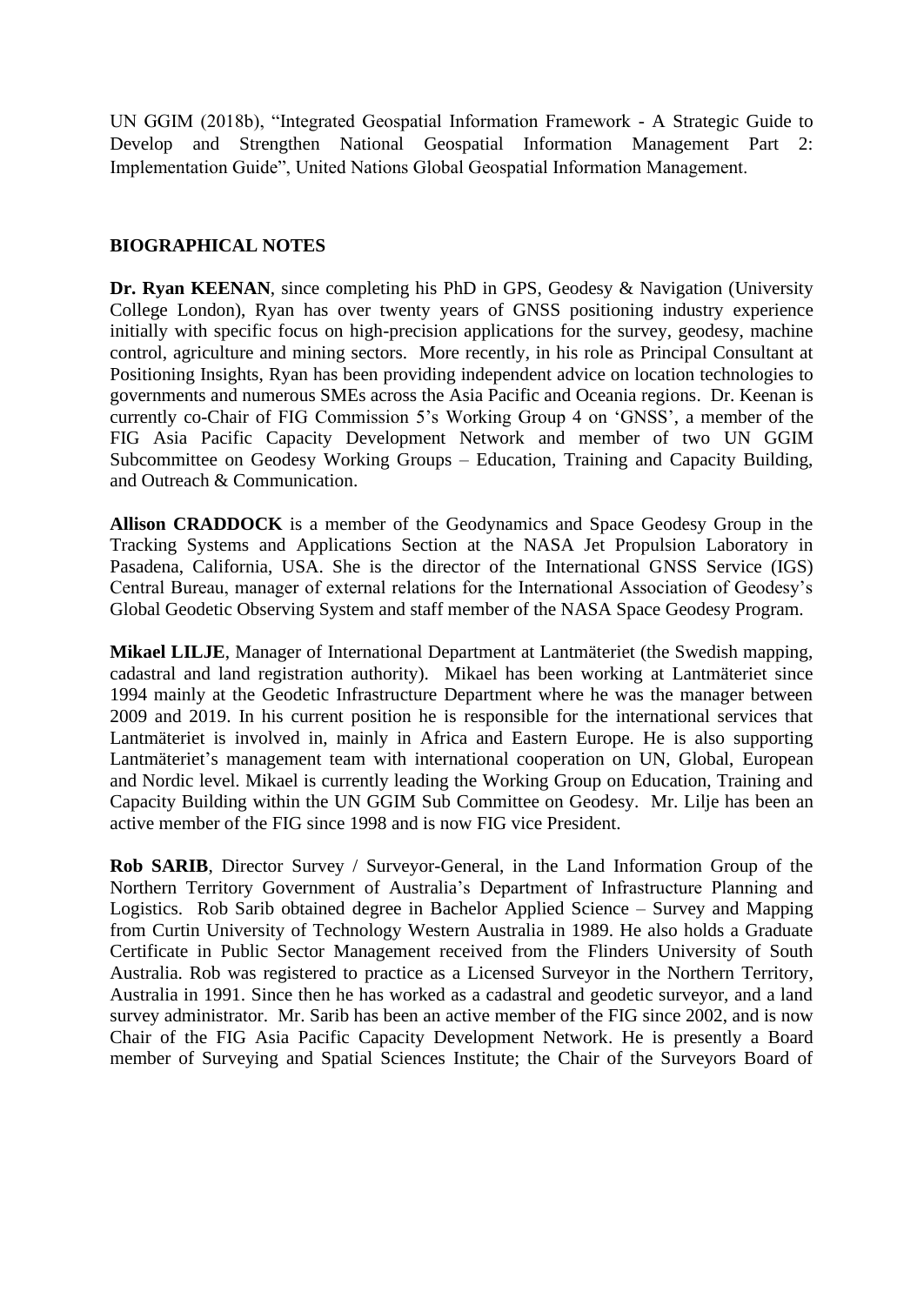Northern Territory; and member of the Inter-governmental Committee on Survey and Mapping – Australia.

**Graeme BLICK** obtained his Bachelor of Surveying from Otago University in 1980. He worked for GNS Science before spending time at the University NAVSTAR Consortium in Boulder Colorado utilising GPS to monitor crustal movements on several international projects. In 1995 he moved to Land Information New Zealand (LINZ), New Zealand's National Survey and Mapping agency. He is the Chief Geodesist and Group Manager of the Positioning and Resilience Group where he continues to work on and manage the development and implementation of the geodetic system in New Zealand and develop a new resilience programme of work for LINZ.

#### **CONTACTS**

Dr. Ryan KEENAN Positioning Insights Melbourne, Victoria AUSTRALIA Tel. +61-476-688-117 Email: [ryan.keenan@me.com](mailto:ryan.keenan@me.com) or [positioninginsights@icloud.com](mailto:positioninginsights@icloud.com) Web site: [www.positioninginsights.com.au](http://www.positioninginsights.com.au/)

Ms. Allison CRADDOCK NASA Jet Propulsion Laboratory 4800 Oak Grove Drive, MS 238-600 Pasadena, CA 91109 USA Mobile: +1 818 237 0425 Email: [craddock@jpl.nasa.gov](mailto:craddock@jpl.nasa.gov) Web site: [www.jpl.nasa.gov](http://www.jpl.nasa.gov/)

Mr. Mikael LILJE LANTMÄTERIET – International Department 801 82 Gävle SWEDEN Tel: +46-026-63 37 42 | Mob: +46 70 2089571 Email: [mikael.lilje@lm.se](mailto:mikael.lilje@lm.se) Web site: [www.linked.com/company/lantmateriet](http://www.linked.com/company/lantmateriet) | [www.facebook.com/lantmateriet](http://www.facebook.com/lantmateriet)

Mr. Rob SARIB Department of Infrastructure Planning and Logistics GPO Box 1680 Darwin NT AUSTRALIA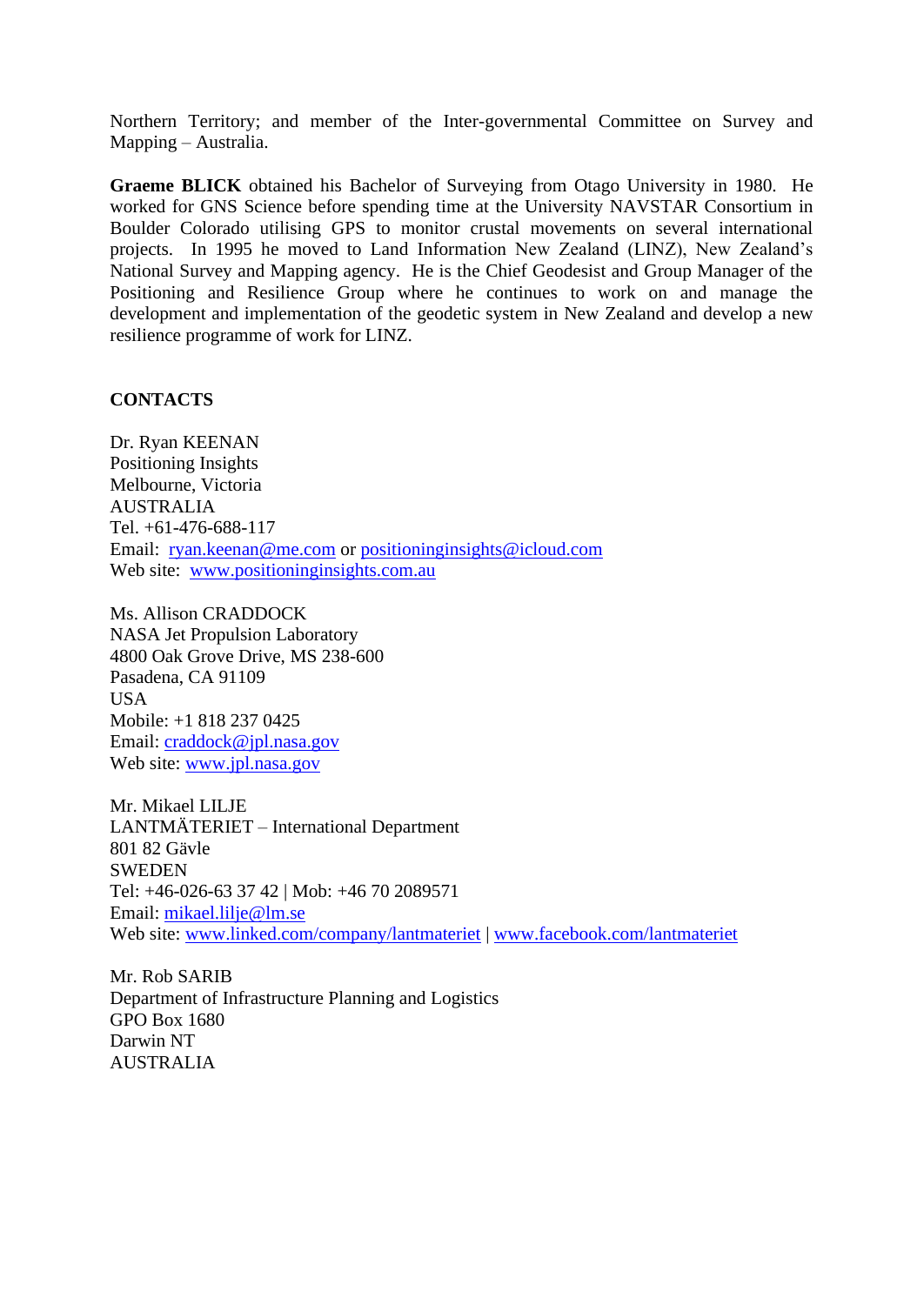Tel. +61 8 8995 5360 Email: [robert.sarib@nt.gov.au](mailto:robert.sarib@nt.gov.au) or [rob.sarib@gmail.com](mailto:rob.sarib@gmail.com)  Web site:<https://dipl.nt.gov.au/>

Mr. Graeme BLICK Land Information New Zealand PO Box 5501 Wellington 6145 NERW ZEALAND Tel. +64 27 4528769 Email: [gblick@linz.govt.nz](mailto:gblick@linz.govt.nz) Web site: [https://linz.govt.nz](https://linz.govt.nz/)